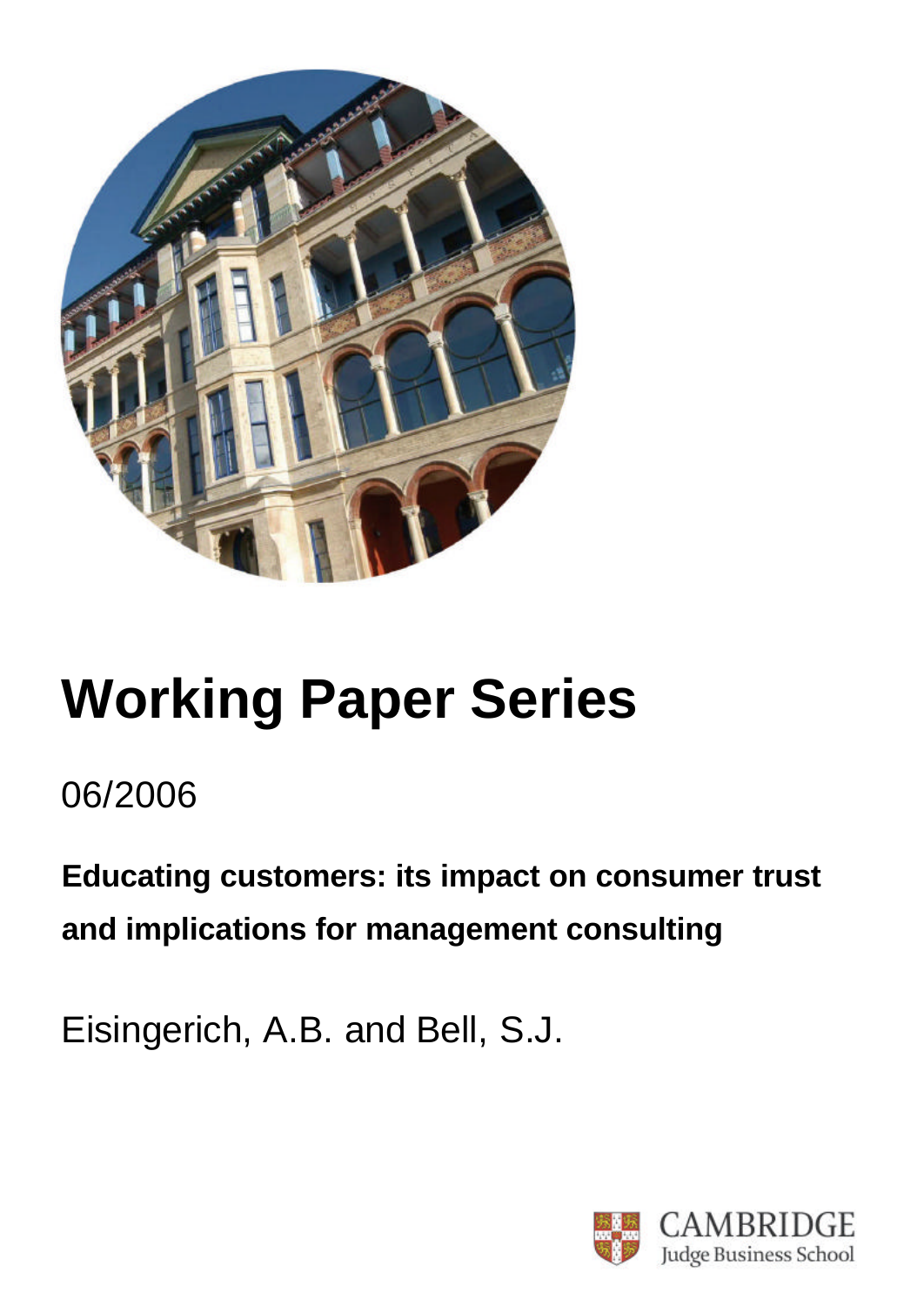These papers are produced by Judge Business School, University of Cambridge. They are circulated for discussion purposes only. Their contents should be considered preliminary and are not to be quoted without the authors' permission.

Author contact details are as follows:

| <b>Andreas Eisingerich</b>   |  |  |  |  |
|------------------------------|--|--|--|--|
| PhD candidate                |  |  |  |  |
| <b>Judge Business School</b> |  |  |  |  |
| a.eisingerich@jbs.cam.ac.uk  |  |  |  |  |

Simon Bell Judge Business School University of Cambridge s.bell@jbs.cam.ac.uk

This paper was presented at the Academy of Management Annual Meeting 2005.

Please address enquiries about the series to:

Research Support Manager Judge Business School Trumpington Street Cambridge CB2 1AG, UK Tel: 01223 760546 Fax: 01223 339701 E-mail: research-support@jbs.cam.ac.uk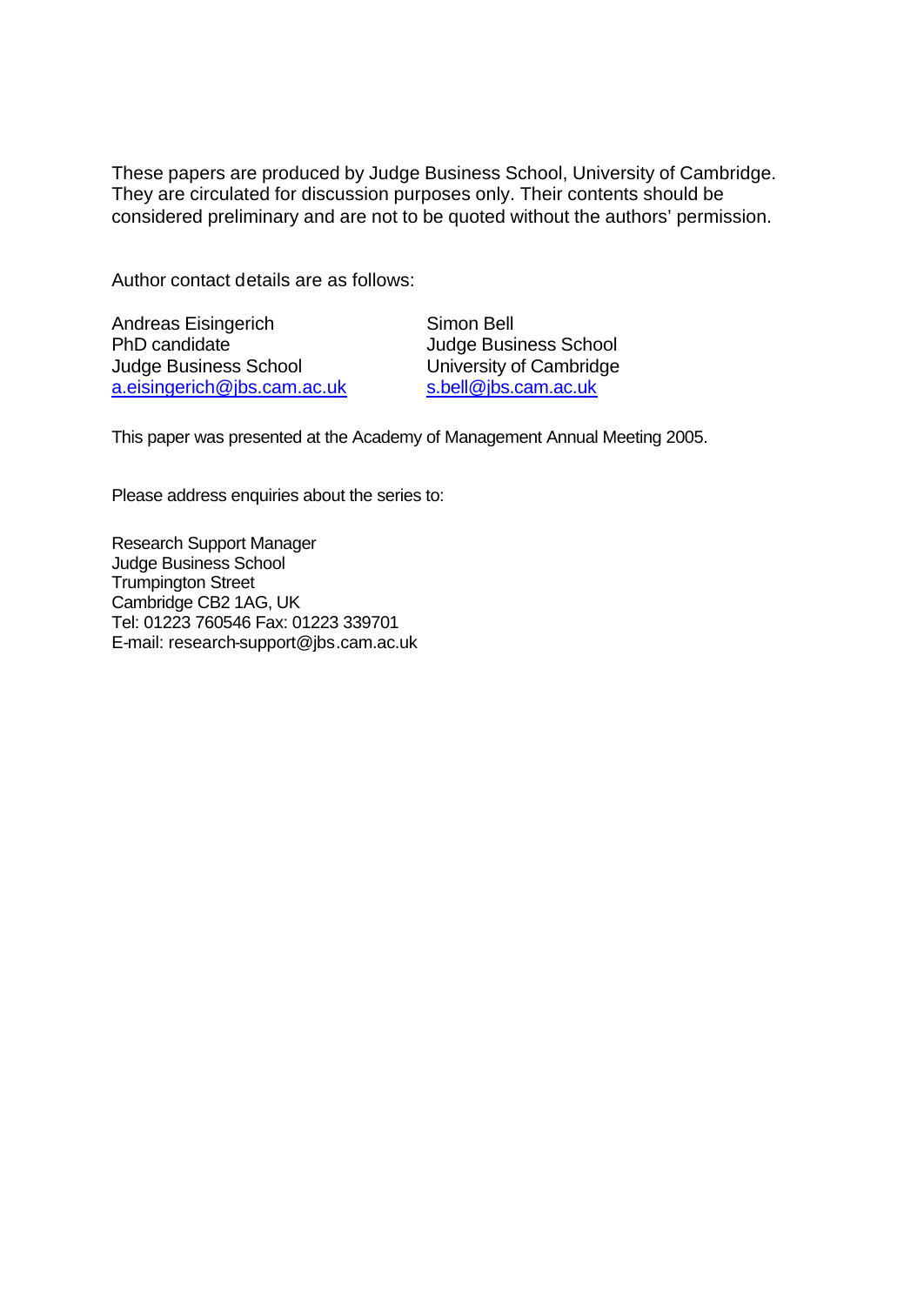# **EDUCATING CUSTOMERS: ITS IMPACT ON CONSUMER TRUST AND IMPLICATIONS FOR MANAGEMENT CONSULTING**

Andreas B. Eisingerich

Judge Business School University of Cambridge Trumpington Street Cambridge CB2 1AG United Kingdom Phone: +44 1223 339700 Fax: +44 1223 3390701 e-mail: a.eisingerich@jbs.cam.ac.uk

Simon J. Bell

Judge Business School University of Cambridge Trumpington Street Cambridge CB2 1AG United Kingdom Phone: +44 1223 339628 Fax: +44 1223 339701 e-mail: s.bell@ jbs.cam.ac.uk

**Keywords:** Customer Education, Management Consulting, Consumer Trust, Professional

Services, Services Marketing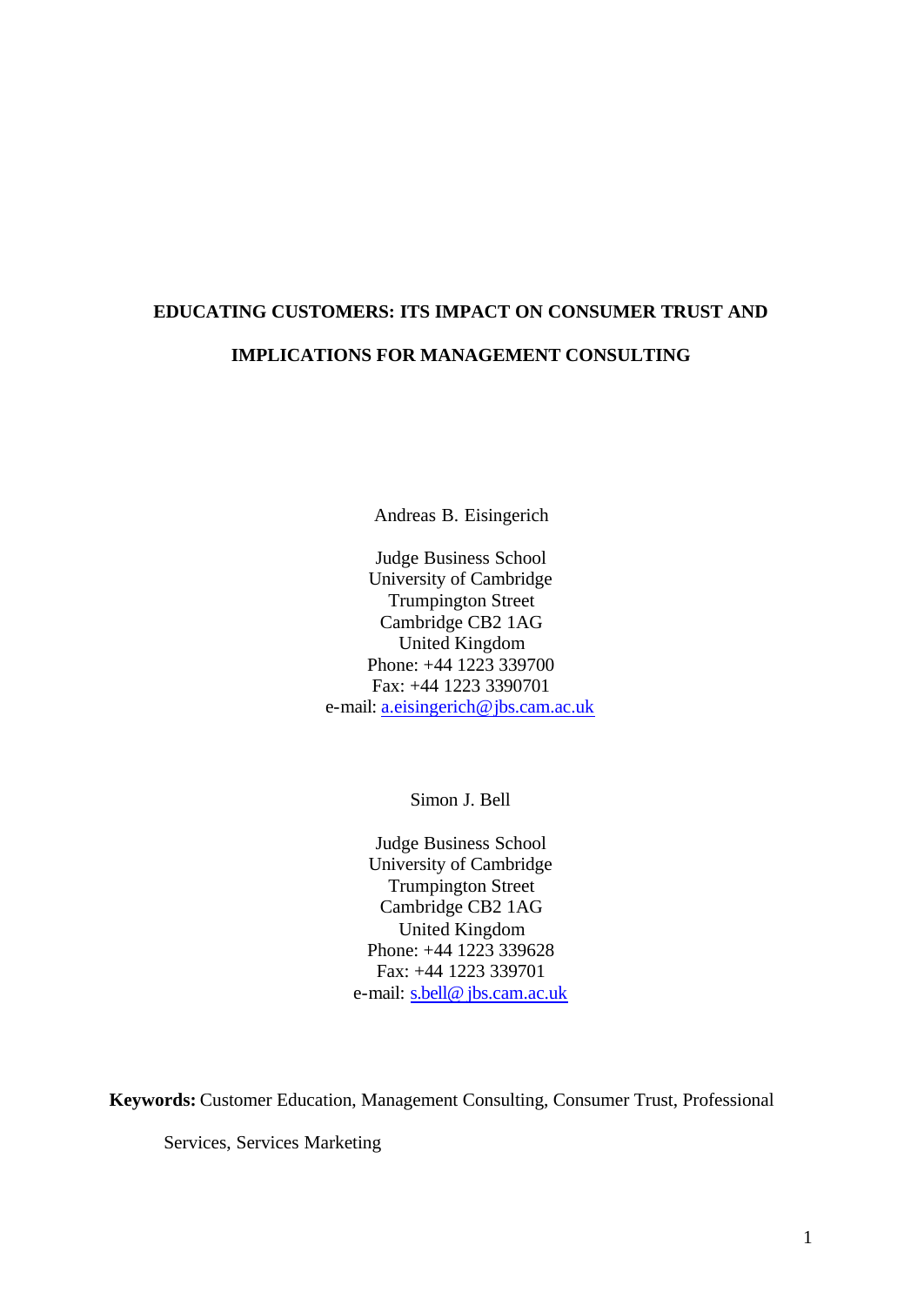# **EDUCATING CUSTOMERS: ITS IMPACT ON CONSUMER TRUST AND IMPLICATIONS FOR MANAGEMENT CONSULTING**

#### **ABSTRACT**

The effectiveness of increased customer involvement in services selling is to a large extent dependent on the knowledge, expertise, and trust of customers. Successful consultants, therefore, need to be aware of the dynamic relationships between customer education, expertise, and service quality in driving customer trust. To test this notion, we use data collected from 1268 clients of a global financial services firm. Overall, the present study successfully models the multi-faceted impact of customer education on the service qualitytrust relationship. Resultant implications point to new business opportunities in an increasingly competitive economic environment and, consequently, are of interest to consultants and researchers alike.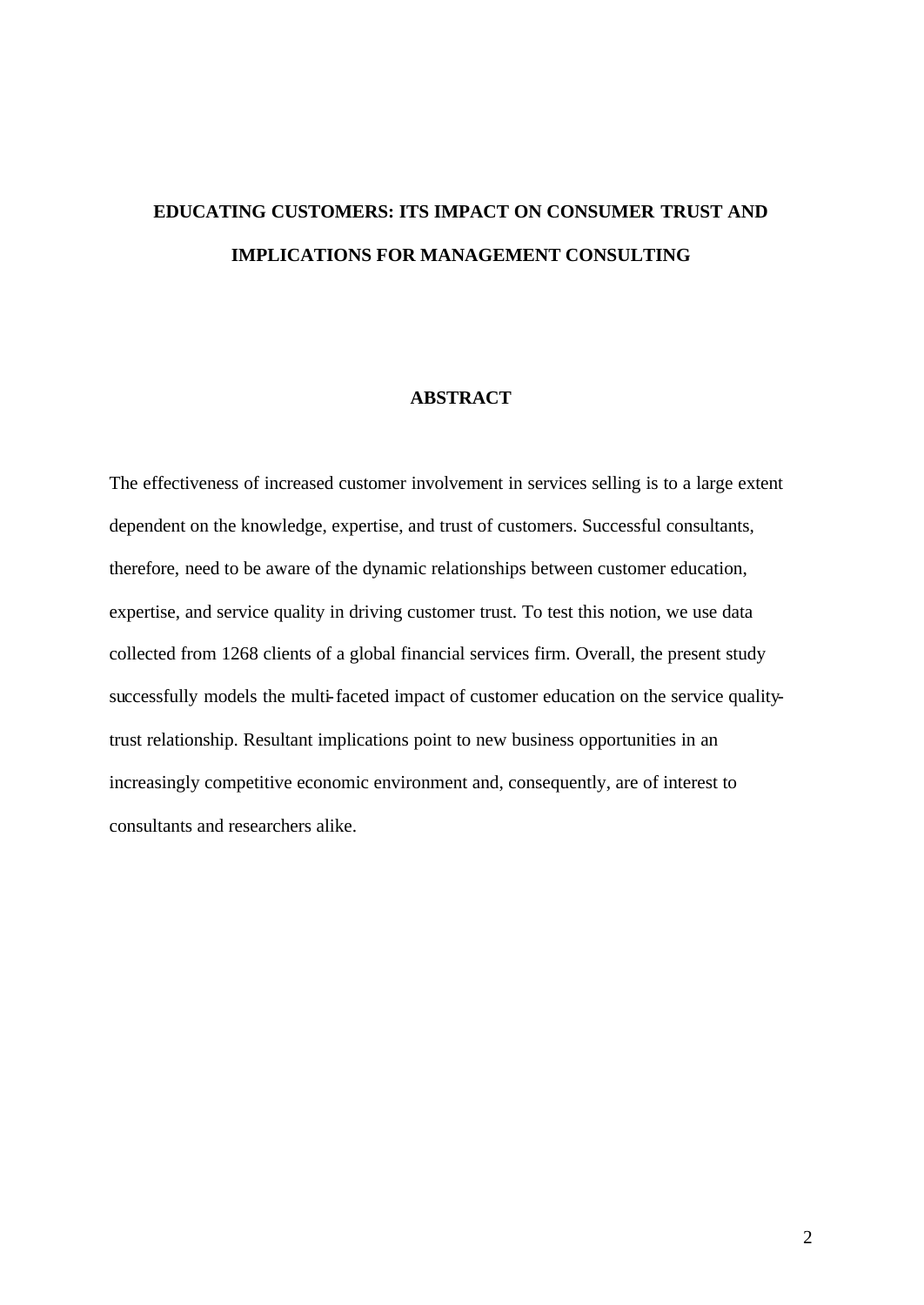Service providers' attention on creating the necessary conditions for long-term relationships with their customers has to be guided by an understanding of the dimensions that are of importance to their clients. Past research has convincingly advocated customer 'coproduction' as a competitive strategy (Prahalad & Ramaswamy, 2000) to deliver superior service and increased productivity (Bettencourt et al., 2002; Lengnick-Hall, 1996). Specifically, in the context of management consulting, 'high impact' can be achieved by helping clients make better use of their own skills and abilities (Schaffer, 2002). Customer participation is also likely to develop social bonds at an emotional level that make the clientservice provider relationship more resistant to intermittent failures. Co-opting customers into the creation and delivery of service, however, is accompanied by complications that are particularly acute for providers of high involvement, professional services.

Because of their high complexity and intangibility, many customers have difficulties to assess professional services' outcomes confidently even after purchase (Crosby, Kenneth, & Cowles, 1990; Darby & Karni, 1973). Since expert clients possess a richer experience base (Bettman & Park, 1980; Brucks, 1985), they may process new information in greater depth and may feel more confident in assessing technical outcomes and questioning advisors' explanations than do novices when making decisions. Accordingly, customers' knowledge and skills are likely to play an important role in their ability to understand, and contribute to, effective service delivery. Although sufficient evidence exists to suggest that the degree of prior customer expertise matters for information evaluation and choice, fundamental questions remain about the impact of customer education on trust and the dynamic effects of both customer education and expertise on the perceived service quality-trust relationships. For example, does customer education lead to a change in the way service quality is perceived and hence, client's willingness to trust an organization? If so, what are some of the key dimensions of service production and delivery toward which serviced providers might direct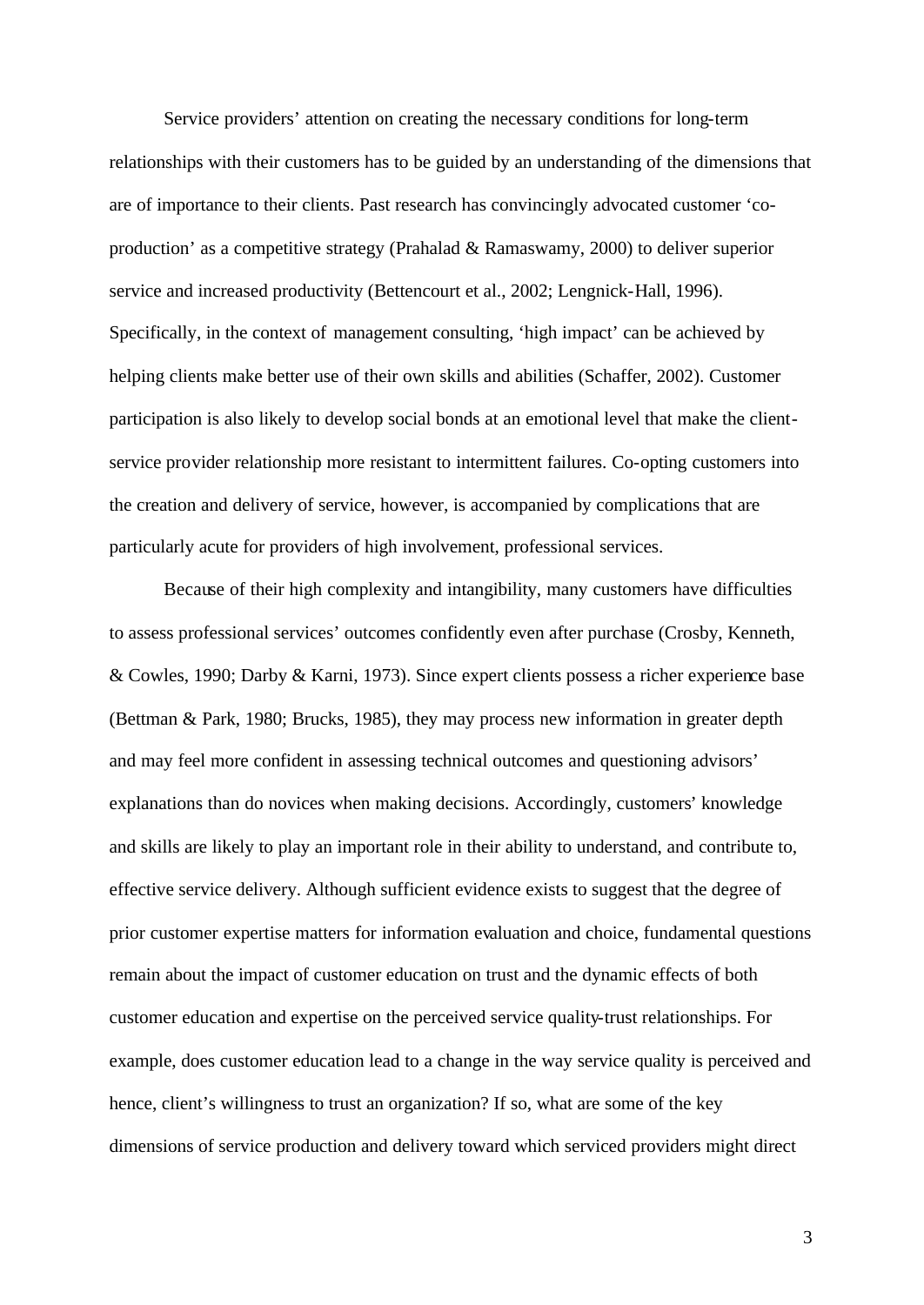their efforts? Answers to these questions are managerially useful and relevant to consultants, trying to help clients unlock the payoffs from articulated and unarticulated needs of their customer base.

Higher levels of consumer trust, for example, can provide a means by which organizations can achieve more profitable positions in micro segments through enhanced customization and opportunities for cross-selling. Thus, a deeper understanding of how customer education affects perceived quality could be a crucial source of competitive advantage. Firms, using customer education as a tool, will be more alert to changing needs over the client life cycle and assess their particular opportunities and threats to an extent competitors cannot aspire to achieve. Often actors may not be sure about the impact of customer education on their bottom line. Consultants should be able to provide business intelligence that enables managers to trade upon this ambiguity, thereby contributing to actors' innovativeness and success.

 The objectives of this study are threefold. First, we examine the relative importance of customer education and perceived service quality in driving customer trust. Second, we consider the dynamics of customer education by exploring the relationship between customer education and perceived service quality. More specifically, we examine how the positive impact of technical service quality (*what* is delivered) and functional service quality (*how* it is delivered) on customer trust changes over varying levels of customer education. Finally, we investigate the potential for three-way interaction between these variables, in which the influence of customer education in the service quality-trust relationship is affected by customer expertise. In doing so, we provide implications critical to the competitiveness of service providers in an increasingly difficult economic environment.

Our analysis is organized as follows. The next section develops a conceptual model to evaluate the proposed linkages and presents 9 formal hypotheses to be empirically tested. This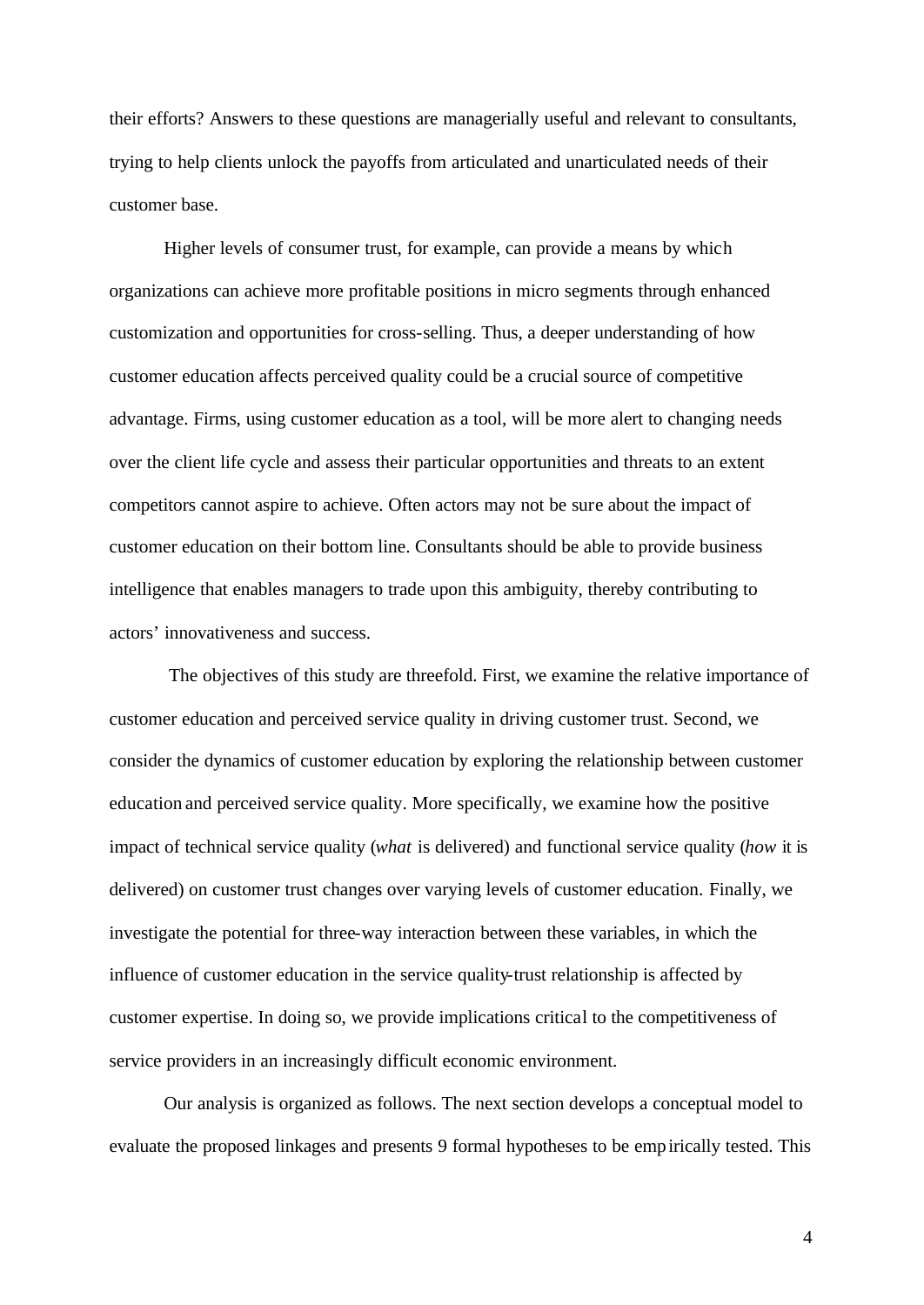is followed by an outline of the research design and method, an analysis of the sample and a discussion of the results. The final section concludes with limitations of the study, draws managerial and consumer implications from the findings and offers suggestions for future research.

#### **CONCEPTUAL FRAMEWORK**

#### **Background**

We selected the financial planning services context for this study to examine the potential of customer education to create new business opportunities for consultants. The services literature suggests that effective relationship selling will be most critical when (1) the service is complex, customized, and delivered over a continuous stream of transactions, (2) many buyers are relatively unsophisticated about the service (Crosby, Kenneth, & Cowles, 1990) and (3) customers face uncertainty regarding technical outcomes (Zeithaml, 1981). The service context selected for this study possesses all these characteristics, making it an appropriate setting for assessing the dynamic effects and evaluating the implications of customer education and investment expertise. First, the service is both highly complex and highly intangible. Because clients not only lack a concrete object but may also lack the technical knowledge and experience, technical service outcomes are intrinsically difficult for customers to confidently evaluate even after purchase. Further, one of the primary functions performed by financial service employees is product customization. Advisors are specialized and trained in conducting detailed needs assessments and presenting personalized proposals to customers. Interactions also tend to be ongoing rather than single encounters because the core service may only unfold over time.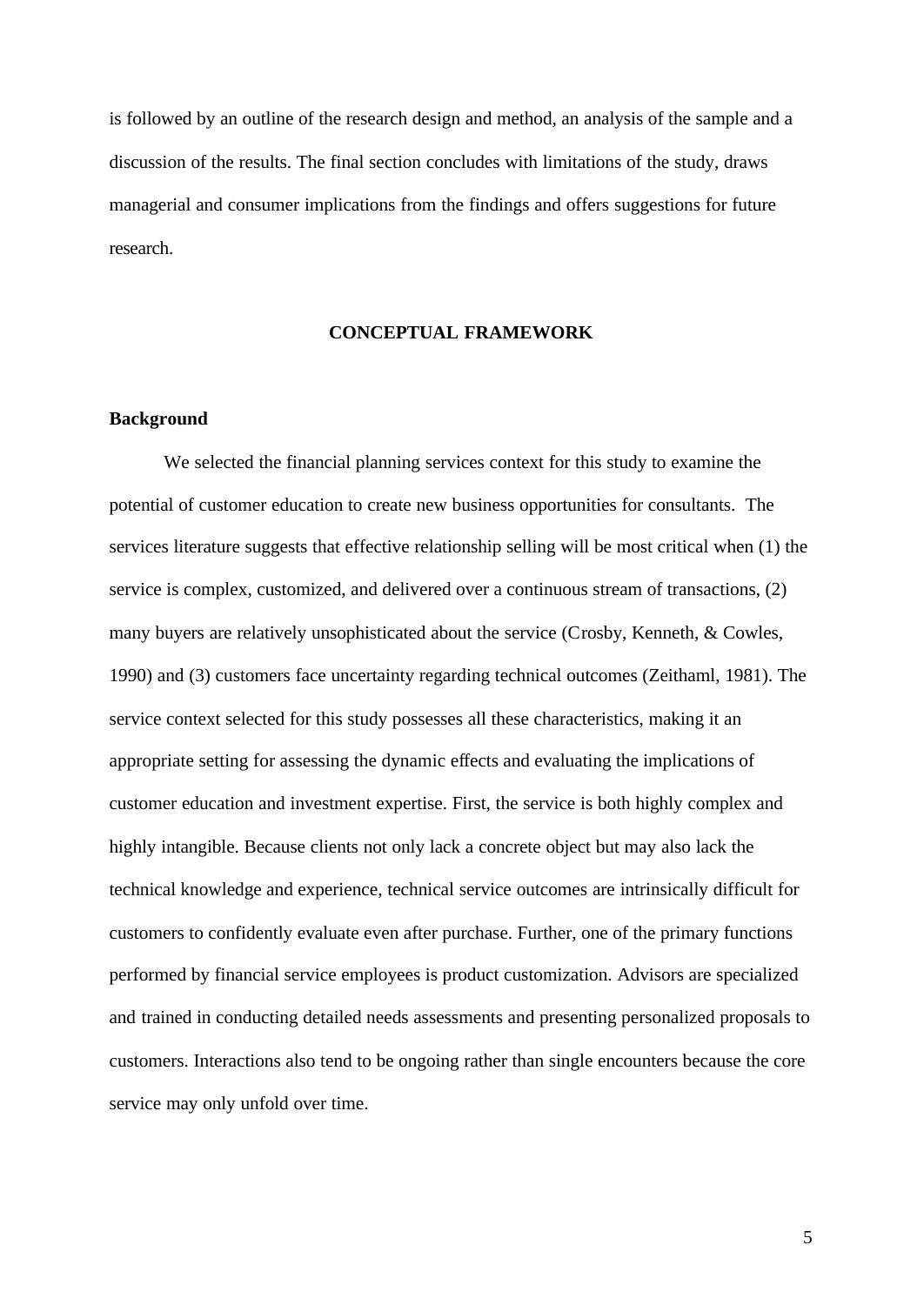#### **Model Development and Hypotheses**

The conceptual model guiding this research is depicted in Figure 1. Our analysis begins by conceptualizing consumer trust to be a function of perceived service quality (technical and functional), and customer education. Further, we explore the moderating effects of increases in customer education on the service quality-consumer trust relationship. More specifically, we suggest that as customer education increases, functional service quality delivered by advisors will have an *increased* effect on customer trust in an organization, whereas technical elements or what advisors deliver are expected to have a *reduced* effect. In addition, we examine the impact of perceived service quality on trust over the range of clients' investment expertise and explore the potential for three-way interaction between investment expertise and customer education. We discuss each of these relationships in detail and present specific research hypotheses to test our propositions.

[Insert Figure 1 about here]

#### **Service Quality and Consumer Trust**

In this study consumer trust is defined as existing when one party has confidence in the exchange partner's reliability and integrity (Morgan & Hunt, 1994), and as the expectations held by the consumer that the service provider can be relied on to deliver on its promises (Sirdeshmukh, Singh, & Sabol, 2002). This definition spans the two general approaches in the literature viewing trust as a belief or expectation about an exchange partner's trustworthiness that results from the partner's expertise or reliability and the conceptualization of trust as a reliance on a partner involving vulnerability and uncertainty on the part of the trustor (Anderson & Weitz, 1990; Moorman, Deshpandé, & Zaltman, 1993). Trust can be the 'oxygen' of intimate, highly successful advisory relationships and, thus, has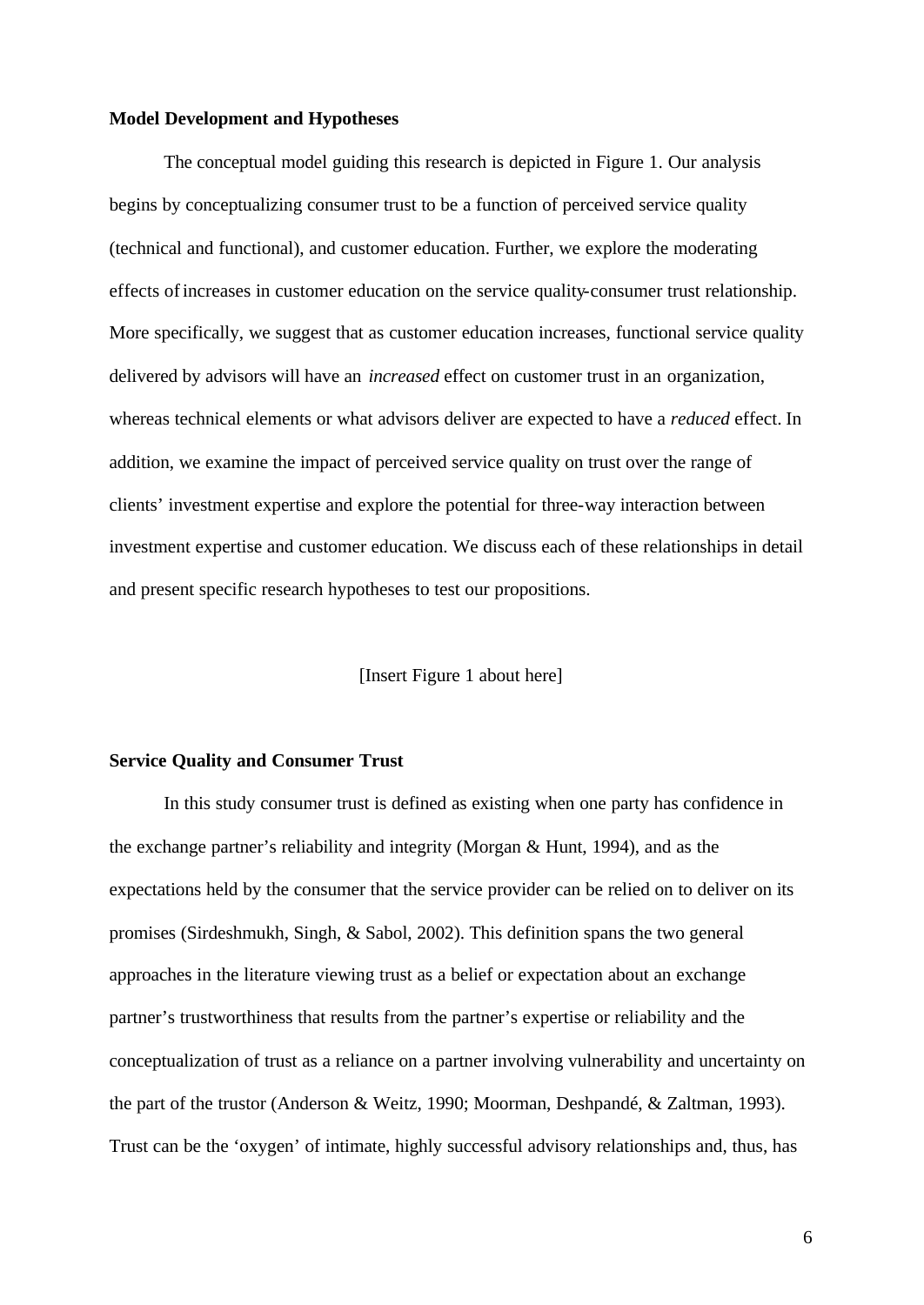been of special interest to management consulting (Joni, 2005; May, 2004; Pagano, & Pagano, 2004). Service quality, on the other hand, is frequently defined by its two sub-dimensions (Grönroos, 1983). First, technical quality refers to advisors' competency in achieving the best return on investment for their clients, at acceptable levels of risk, thus, assisting the clients to achieve their financial goals (Sharma & Patterson, 1999). The technical dimension, however, may not account for clients' total evaluation of the service interaction. Perceived functional service quality, conceptualized as the courteous, caring and responsive behavior displayed by an adviser, may take on added significance as customers form service judgements based on the evaluation of peripheral rather than core service benefits (Taylor & Miyazaki, 1995). Accordingly, service providers need to focus customers' feelings and not just on service outcomes. Glen (2002), for example, argues that most clients complain about the way in which consultants deliver their services, not about technical outcomes. Customers seek effective relationships with professionals who care, listen, and relate to their ideas, feelings, and concerns (Pagano & Pagano, 2004; Sheth & Sobel, 2002; Weisinger, 1998). Finally, the manner in which an advisor delivers service outcomes can provide insight into the character of the organization. Competency may require the test of time, but the behaviors of an advisor can serve as a proxy to set initial levels of trust. Accordingly, it is hypothesized:

 $H_1$ : The greater technical service quality, the stronger customer trust in an organization H2: The greater functional service quality, the stronger customer trust in an organization

#### **Customer Education, Trust, and Moderating Effects**

Due to their lack of skills and information needed to evaluate the performance level of investments confidently, clients often wonder if an organization is delivering value for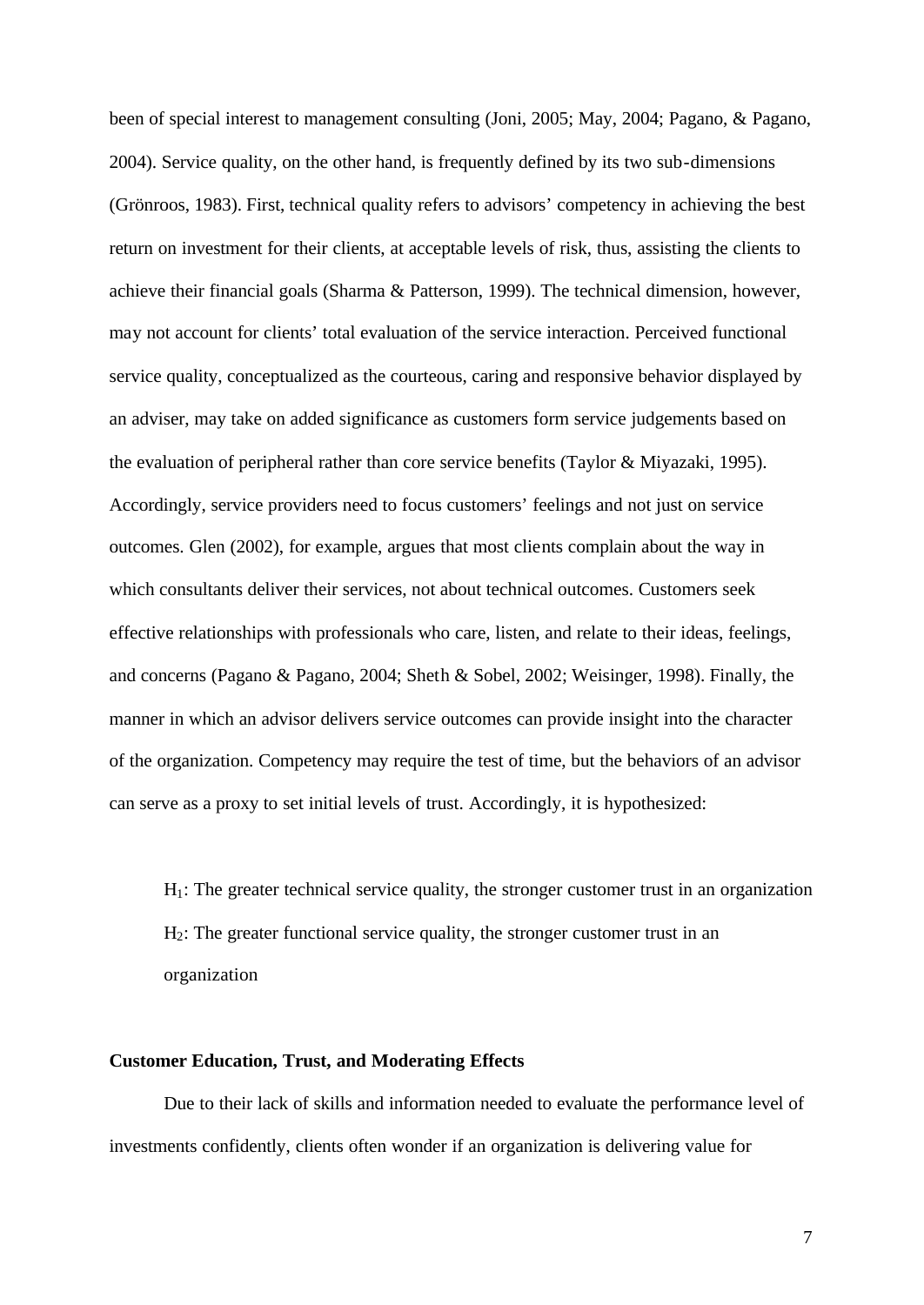money. Moreover, savvy customers are increasingly suspicious of any incentives that service providers might have and are unlikely to trust an organization fully, unless they are confident that the relationship will be mutually rewarding and long lasting. Customer education, therefore, can be an important source of value creation for clients. Urban (2004), for instance, suggests that clients reciprocate with their trust, as companies provide clear and comprehensive information. We define customer education as the extent to which service employees provide customers with the skills and abilities to utilize critical information (Burton, 2002). More specifically, customer education refers to service adviser's ability and willingness to explain financial concepts as well as the pros and cons of recommended investment opportunities to their clients. Since investments in one client are impossible to redeploy to other channel relationships, customer education may benefit only committed firms over time. Customer education, therefore, may serve as a strong signal of commitment, strengthening the service provider-client relationship. In addition to this, a person is more likely to trust others, the greater the extent to which a person is perceived to be re-active to other people (Swap  $\&$  Rubin, 1983). Moreover, customer education can make sure that clients understand what the company is offering in terms of products and services so as to manage customers' expectations and increase trust. Therefore, we hypothesize:

H3: Customer education will be positively related to customer trust in an organization

Despite the well-recognized significance of trust building in consumer-firm relationships, there has been no consideration of the potential moderating effects that customer education has in the perceived service quality-trust relationship. Trust has often been viewed as involving dependability, vulnerability, and uncertainty on the part of the trustor (Coleman, 1990; Schlenker, Helm, & Tedeschi, 1973). We suggest that customer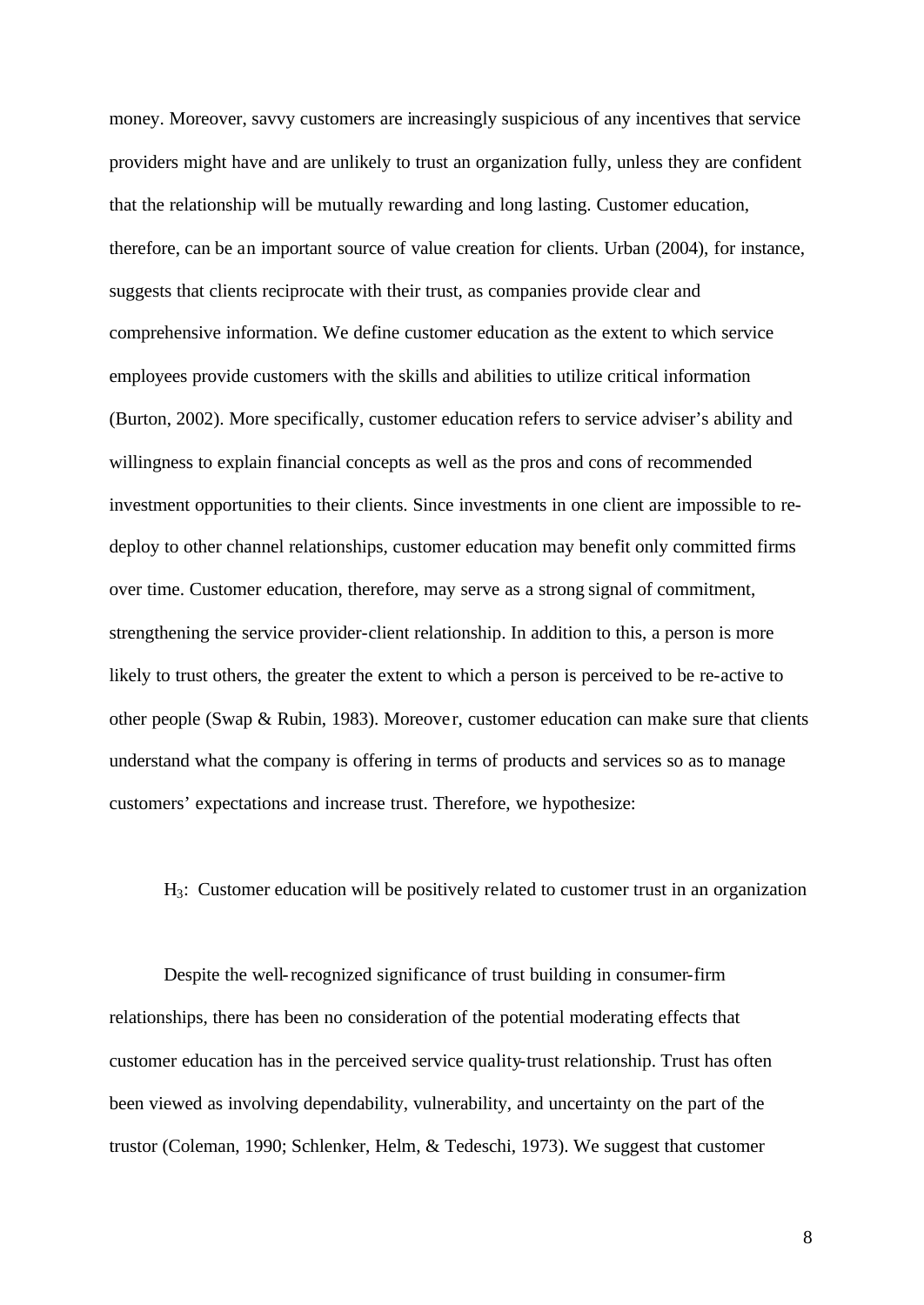education will reduce the positive effect of technical service quality on clients' trust in an organization. First, educated customers have the tools to verify a company's claims and map the position or performance level of their investment as compared to peers. Consequently, they may be less willing to trust a single organization to do what is right. Second, as customers gain greater confidence in their own ability to evaluate technical outcomes, they may generally demand higher levels of technical outcomes and display a growing distrust of business if expected outcomes are not achieved. In contrast, we suggest customer education to enhance the positive impact of perceived functional quality on trust as it can make clients feel 'in control' rather than constrained by the system and build further credibility with customers about the sincerity of the advisor's efforts. The more clients know about financial products and services, the easier it will become for them to see the value of timely information that is difficult and costly to obtain (Dawar & Vandenbosch, 2004). Educated clients who seek to make informed decisions about services they purchase are more likely to feel comfortable asking questions and, thus, appreciate advisors' personal attention. In addition, transaction cost reasoning sugge sts that pledging in the form of making idiosyncratic investments in customers may cause clients to be more confident in advisers' interests, personal attention and commitment to the relationship as organizations sustain economic consequences if the relationship ends (Kenis & Knoke, 2002; Madhok, 1995). On the basis of this rationale we hypothesize:

- H4: The positive impact of technical service quality on consumer trust will be weaker the higher the level of customer education
- $H<sub>5</sub>$ : The positive impact of functional service quality on consumer trust will be stronger the higher the level of customer education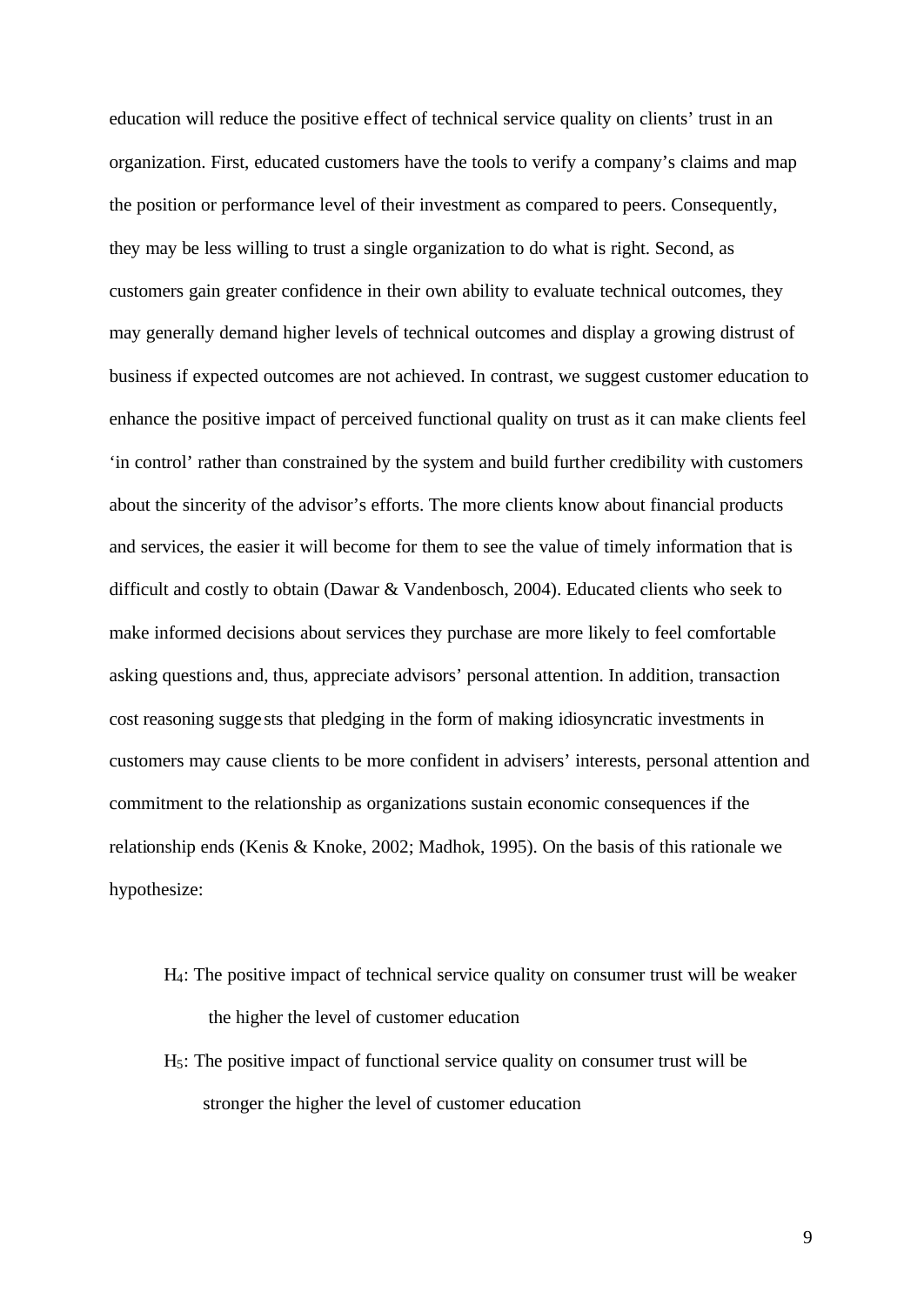#### **The Moderating Role of Investment Expertise**

Past research has shown that expert consumers differ from novices in the amount, content and organization of their knowledge and, consequently, that the degree of prior expertise a client has about a product is likely to influence information evaluation and choice (Alba & Hutchinson, 1987; Rao & Monroe, 1988). In this study, investment expertise refers to a customer's (1) accrued knowledge of financial planning services, (2) ability to understand the adviser's techniques and strategies, and (3) confidence in evaluating the advisor's financial recommendation and performance outcomes of investments. Novice customers may be unable to interpret technical aspects of the service successfully due to a lack of technical skills and a deeper understanding of financial products. Consequently, they may have no choice but to trust their advisor, relying on more tangible cues of the functional aspects of financial services (Sharma & Patterson, 2000). However, as clients gain investment experience they may be better able to assess messages from their advisors in relation to their prior knowledge and may become more confident in evaluating technical attributes of the service quality (Moorthy, Ratchford, & Talukdar, 1997). The use of more tangible cues, such as empathy and friendliness of service employees, by novices may occur because such information is easier to interpret than technical outcomes. Increased customer expertise is likely to change the relative importance of technical and functional service quality dimensions. More specifically, technical service dimensions will be of greater importance to clients' trust in an organization, whereas the impact of functional service quality dimensions will decrease as customer expertise increases. Accordingly:

# $H<sub>6</sub>$ : The positive impact of technical service quality on consumer trust will be stronger where clients have more investment expertise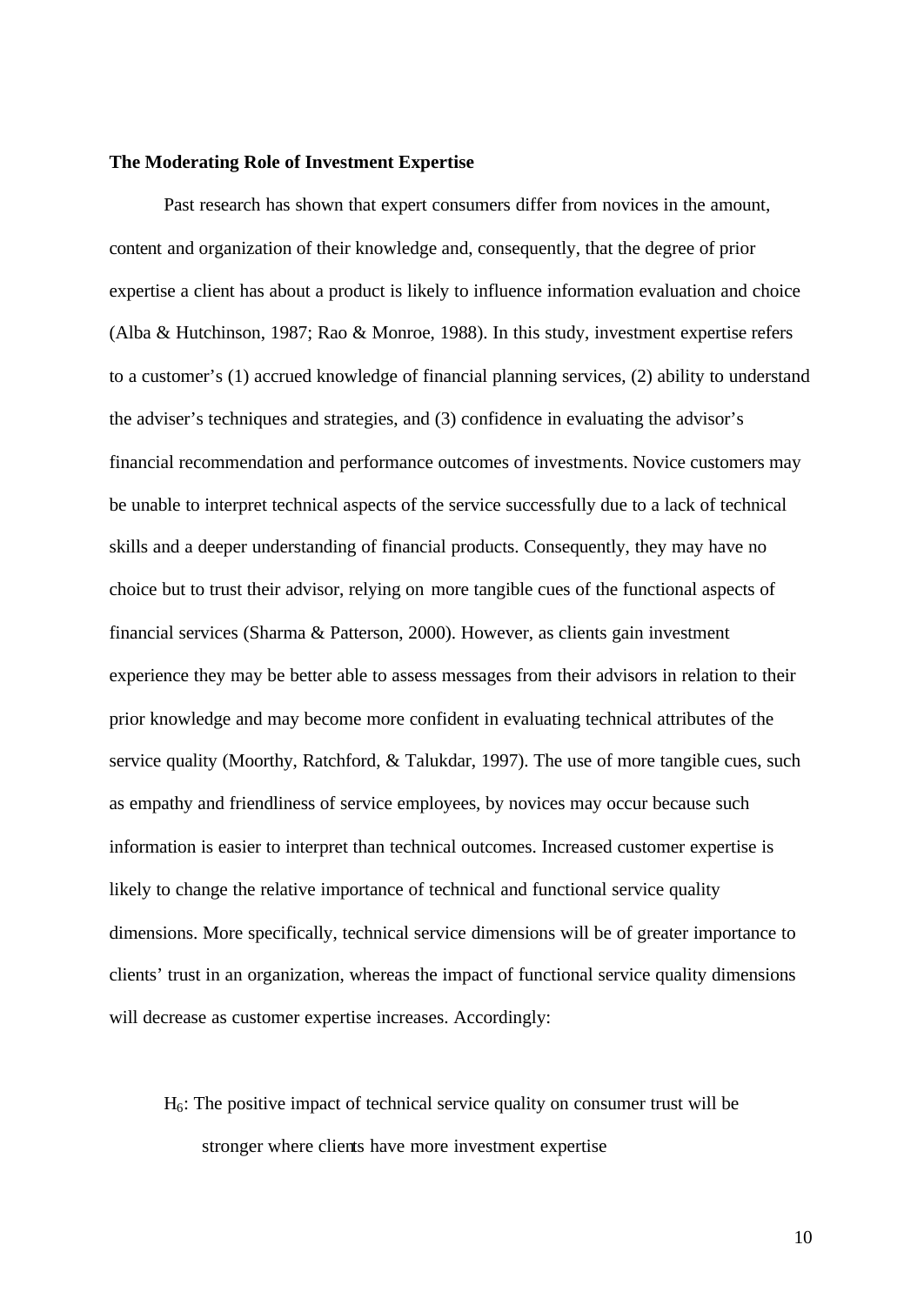H7: The positive impact of functional service quality on consumer trust will be weaker where clients have more investment expertise

#### **Three-Way Interaction Between Investment Expertise and Customer Education**

In financial planning services, uncertainty exists in both the possible performance outcomes of an investment and the associated probabilities of occurrence of these outcomes. Earlier it was argued that customer education may provide clients with the tools to verify the claims of their advisors and map relative performance levels of investments, thereby reducing the positive impact of service outcomes on customer trust in a single organization. Customers' evaluations of new information, however, are likely to be influenced by their ability to assess the new facts in relation to their prior knowledge (Park & Lessig, 1981). Experts, for example, may already know what technical outcomes to expect realistically. As a result, inevitable ups and downs of varying investment performance may not automatically reduce their trust in a company. Because experts possess a richer knowledge and experience base, they are also more likely to recognize and value service employees' availability and efforts to offer additional information. Courtesy, empathy and personal attention may also build further credibility with customers about the sincerity of the organization's efforts. Taken together, functional service quality dimensions will have an increased effect on trust as both custome r education and investment expertise increase. The negative moderating role of customer education on the positive relationship between technical dimensions and trust, on the other hand, will be attenuated as investment expertise increases. Thus, hypotheses  $H_8$  and  $H_9$  are:

# $H_8$ : The negative moderating effect of customer education on the relationship between technical service quality and trust will decrease as customer expertise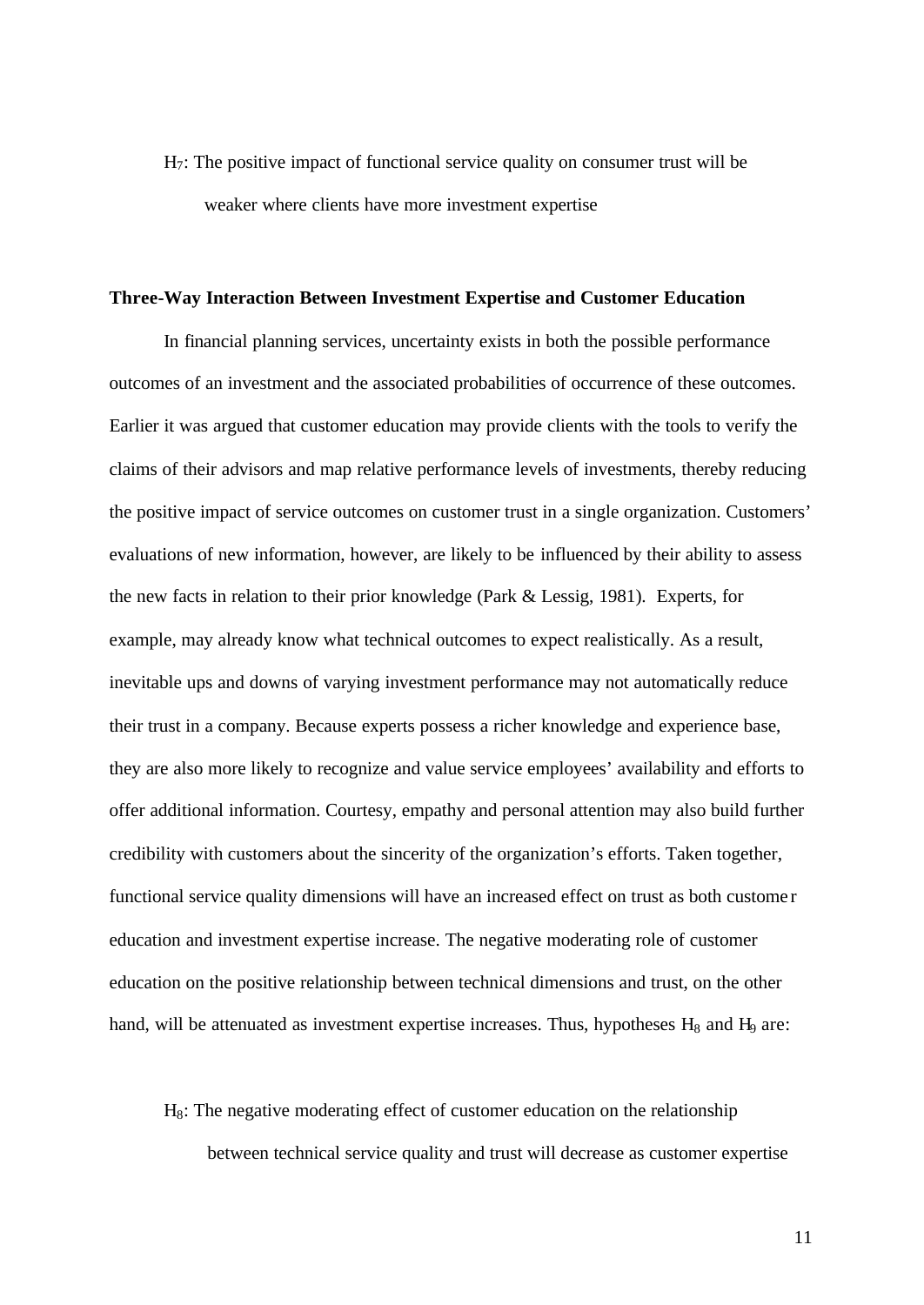increases.

H9: The positive moderating effect of customer education on the relationship between functional service quality and trust will increase as customer expertise increases.

#### **RESEARCH DESIGN AND METHOD**

#### **Selection of Sample**

A global financial services organization co-operated in the study by providing contact details of clients for the administration of a self-administered survey questionnaire. The firm offers a wide range of financial services, including financial advising/planning, stock brooking, and funds management. All products lend themselves towards relationship marketing. In addition, we chose this organization based on the rationale that access to a large sample could help us increase the reliability of the data. A list of 4244 clients, randomly chosen from the population of clients classified as 'high value' by the firm, was obtained for this study. High value customers are more likely to interact frequently with advisors and thus, may be in a better position to evaluate quality of service outcomes and delivery.

Pre-testing of the questionnaire was conducted by arbitrarily selecting 20 clients from the sample. The questionnaire was also sent to the firm's managers and marketing academics to elicit their comments on the content, to modify scale items to suit the specific industry/firm context and to assess questions for face validity. A total of 1268 usable questionnaires were returned, for a response rate of 30 per cent. The final sample was representative of the total population based on demographic criteria. Table 1 reports the characteristics of the sample.

[Insert Table 1 about here]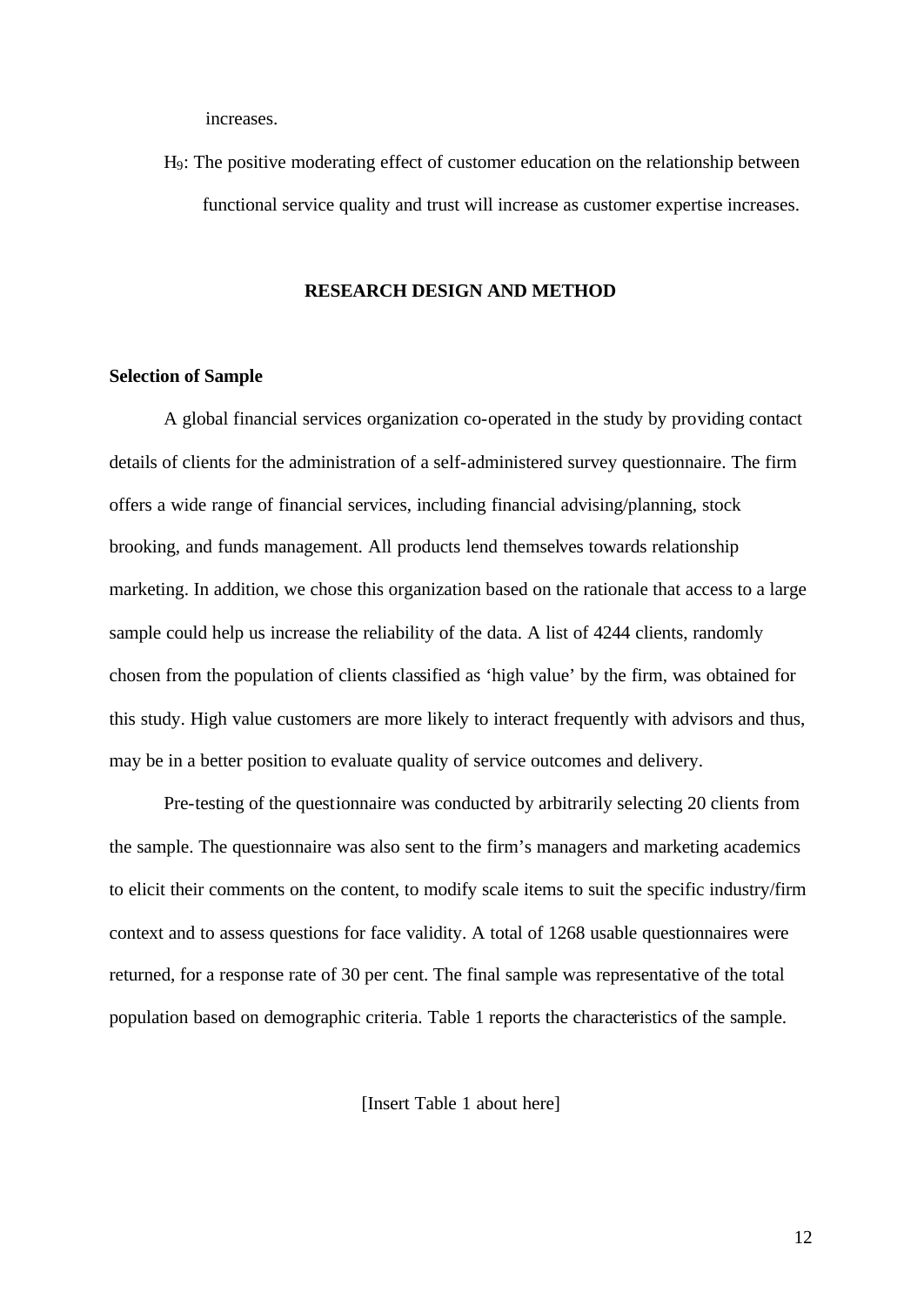#### **Measures**

All scales used a seven-point Likert scale with anchors of strongly disagree (1) and strongly agree (7). A full list of items that comprise each measure are presented in Appendix A.

Technical service quality refers to the outcome-related aspects of the service (i.e. advisors' ability to provide the best return on investments) and was operationalized by four items specifically developed for high-involvement, professional services (Sharma & Patterson, 1999). Functional service quality is concerned with processes of how end results of the service encounter are transferred to customers. In this study, the 5-item functional quality scale represents the courtesy, friendliness, accessibility and empathy of advisors (Hartline & Ferrell, 1996). Our rationale behind these items is the current discussion in the management consulting literature that both competency and caring are required for building trust (Glen, 2002; Joni, 2005; May, 2004). We operationa lized investment expertise by measuring clients' market related experience and developed a 4-item scale by modifying the experience scale of Sharma and Patterson (2000). Slight changes in wording were required to fit the professional services context. Customer education refers to the extent to which service employees provide customers with the abilities and techniques to utilize critical information (Burton, 2002). We adapted a 4-item scale (Sharma & Patterson, 1999), intended to capture advisors' provision of information to train clients in how to evaluate the core service performance. In the context of this study, consumer trust refers to customers' confidence in the exchange partner's integrity and to the expectations held by consumers that the service provider can be relied on to deliver on its promises. The measure of trust included four items and was constructed by adapting the scale of Morgan and Hunt (1994) and Sirdeshmukh, Singh and Sabol (2002).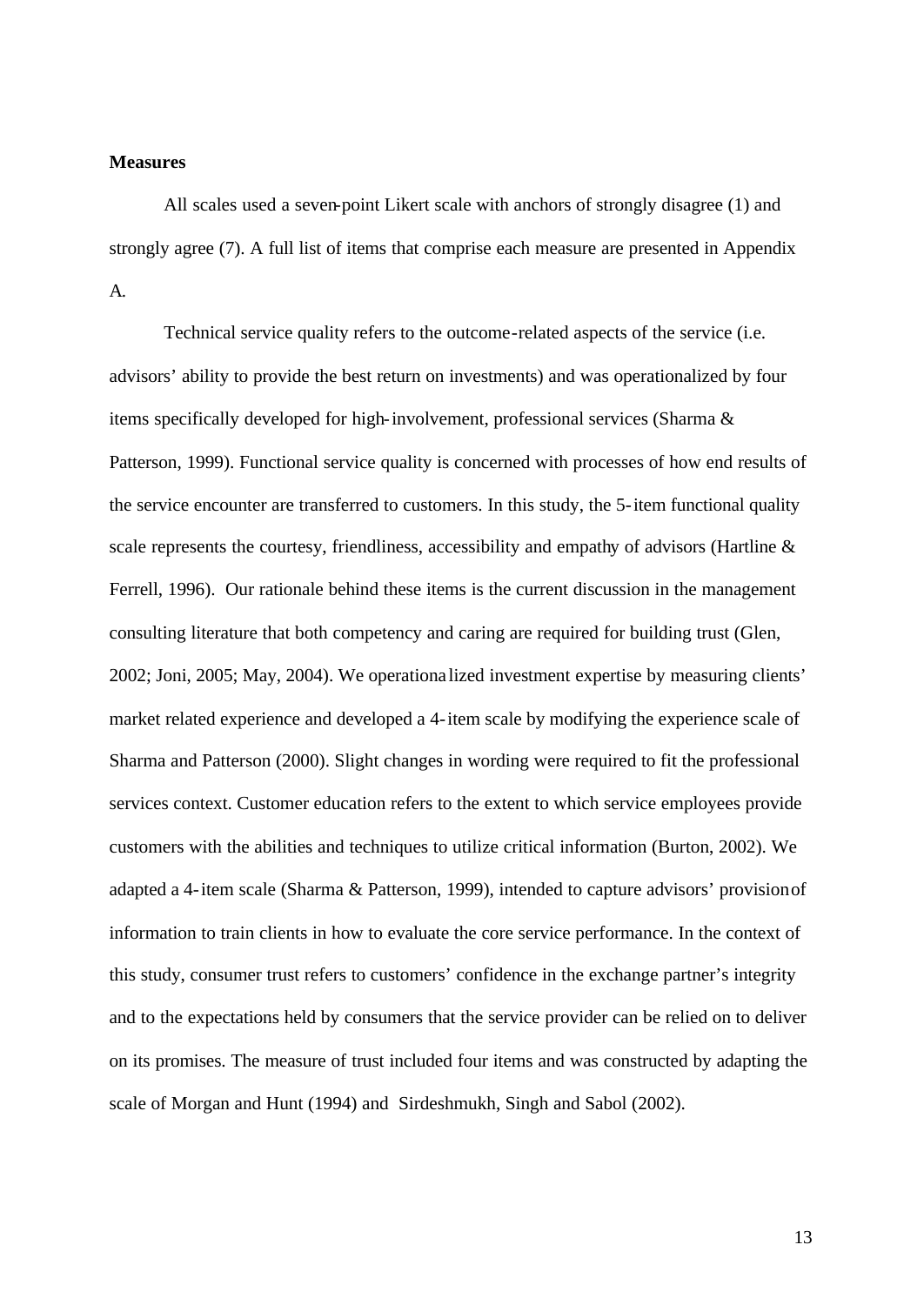#### **Control Variables**

Client age, gender, and relationship length were used as control variables. Due to their greater accumulation of experience, older customers may demonstrate differences in trust. Similarly, relationship length might serve as a proxy for consumer experience with an organization, which could be associated with greater trust. Past research, for instance, shows that relationships deepen and actors' trust increases as exchange partners continuously interact and share information over time (Bouty, 2000; Coleman, 1990).

#### **Measure Assessment**

We conducted exploratory and confirmatory factor analyses to test for the satisfaction of all psychometric property requirements. First, we examined factor loadings (> .40) and cross-loadings (< .40) to purify the measurement items for each construct. Based on these guidelines, one item from the initial functional service quality scale was dropped from the original pool of items. Before proceeding to the next step of analysis, we verified that the deletion of the item would not alter the intended meaning of the construct it was part of. We then used a second principal component analysis in which five meaningful factors emerged that mirrored the predetermined scales. There was no general factor in the unrotated factor structure (Podsakoff & Organ, 1986), indicating that common method bias was not a significant threat to the interpretation of the hypotheses test results. Intercorrelations and descriptive statistics of the variables are provided in Table 2.

[Insert Table 2 about here]

In addition, we further tested the validity of our measures via confirmatory factor analysis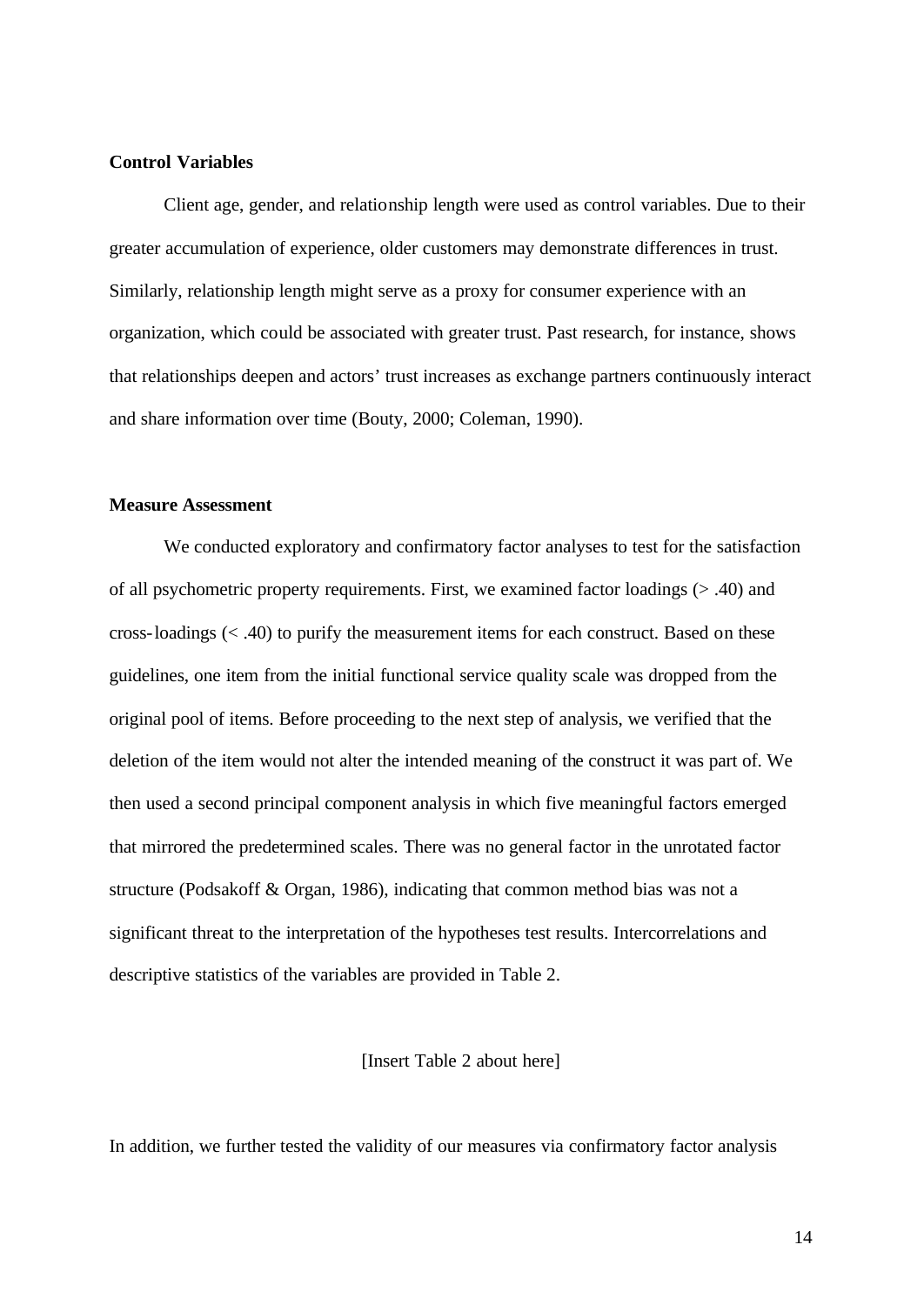(CFA), using maximum likelihood estimation with AMOS 5 (Arbuckle, 1994). On the basis of the statistical test for the goodness of absolute fit, the hypothesized model produced the following results:  $\chi^2$  (215) = 1637.4 (see table 3 for the results of the CFA). An important criticism of the chi-square measure is that it is too sensitive to sample size differences, especially for cases in which the sample size exceeds 200 respondents (Green et al., 1997). Another indicator of absolute fit that is not affected by the sample size is the root mean square error of approximation (RMSEA). It is seen that the point estimate of RMSEA is less than 0.08 and the upper 90 per cent confidence limit does not exceed 0.10, indicating that the hypothesized model effectively reproduces the observed variance-covariance matrix. Consistent with this, incremental fit indices, such as the normed fit index (NFI), comparative fit index (CFI) and incremental fit index (IFI), exceed the recommended acceptance level of 0.95 and thus, indicate that the proposed model is a good explanation of observed covariances among the study constructs (Bentler, 1990; Bentler & Bonnett, 1980). In addition, the Tucker-Lewis index, also known as non-normed fit index (NNFI), which is thought to provide an indicator of balance between explanation and parsimony, exceeds 0.98, indicating that the hypothesized model strikes an appropriate balance between these competing goals (Tucker & Lewis, 1973). Moreover, as evidence of internal consistency of the constructs, composite reliabilities are large (ranging from 0.86 to 0.94) and exceed the threshold value for acceptable reliability (0.70).

#### [Insert Table 3 about here]

Average variances extracted (AVE) exceed the recommended level of 0.50 indicating that in each case the variance captured by the construct is greater than the variance due to measurement error (Fornell & Larker, 1981). As an indication of discriminant validity, the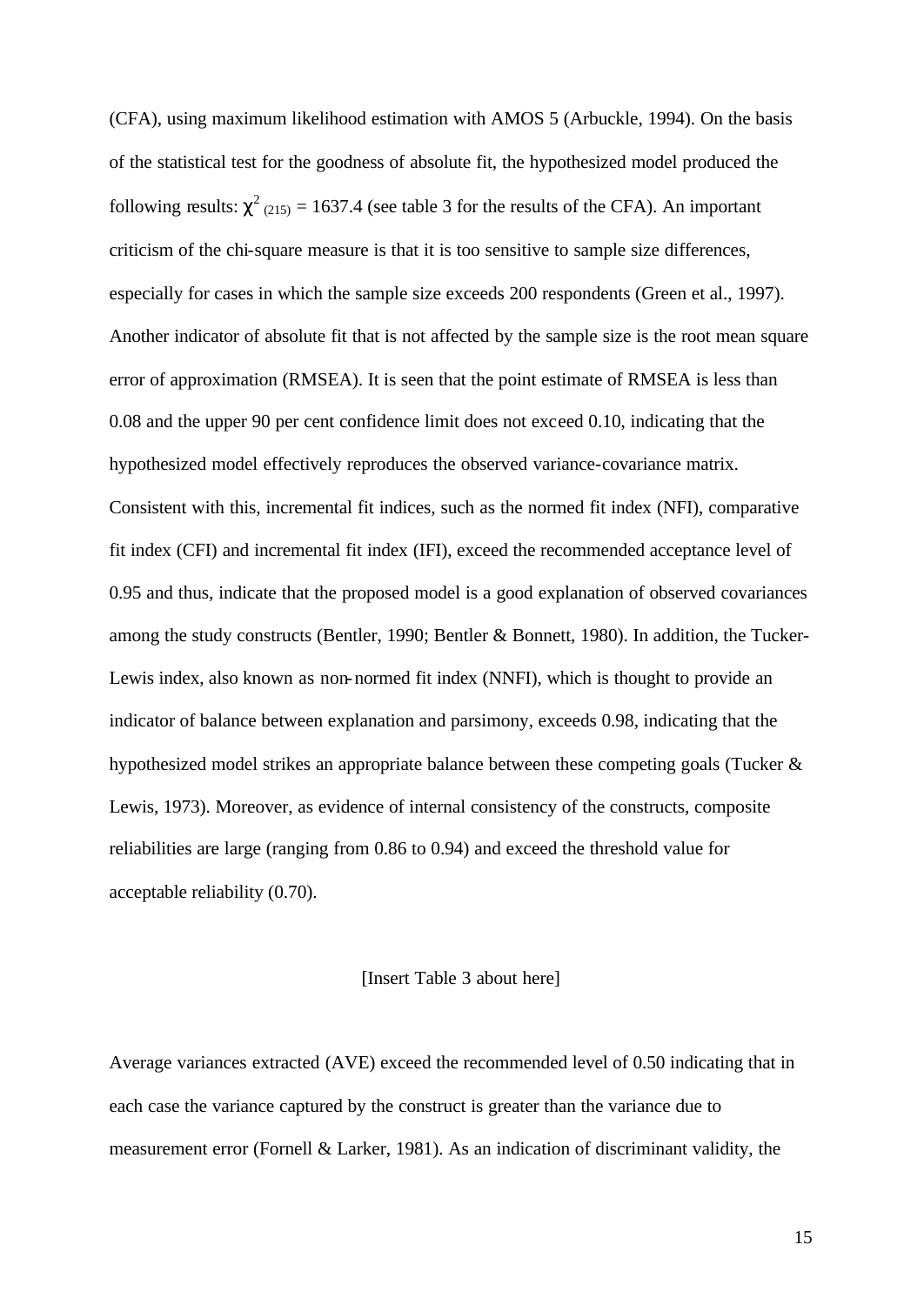AVE for each construct should be higher than the squared correlation between that construct and any other construct. With reference to Tables 2 and 3, this test holds, since in no cases is there a squared correlation between any two constructs that is higher than either of the constructs' AVE. Furthermore, factor loadings are significant and substantively large, providing evidence of convergent validity. Appendix B illustrates that reliability estimates for the scales were uniformly high with Cronbach alpha coefficients ranging from 0.84 to 0.97, demonstrating support for reliable measures.

#### **Hypotheses Testing**

We performed moderated hierarchical regression analysis to examine the hypotheses outlined in the model. Each of the five scales was averaged to form a composite. In order to avoid any potential threat of multicollinearity when operationalizing the interaction terms, each composite for the six constructs was standardized by mean centering (Aiken & West, 1991). Taking the product of the mean-centered constructs created two-way and three-way interaction terms. With variance inflation factor (VIF) scores well within the recommended cut-off figure of 10 (Neter; Wasserman, & Kutner, 1985), VIF statistics confirmed that multicollinearity was not a problem for the model. Results are presented as unstandardized regression coefficients as they are not affected by changes in the means or zero points of the variables nor by the addition of arbitrary constants to the variables in the model (Allison, 1977).

#### **RESULTS**

Table 4 depicts the results of the regressions of consumer trust on the control, main and interaction effects. As hypothesized, perceived technical and functional service quality had a significant and positive impact on trust  $(0.22, p<0.01$  and  $0.29, p<0.01$ , respectively),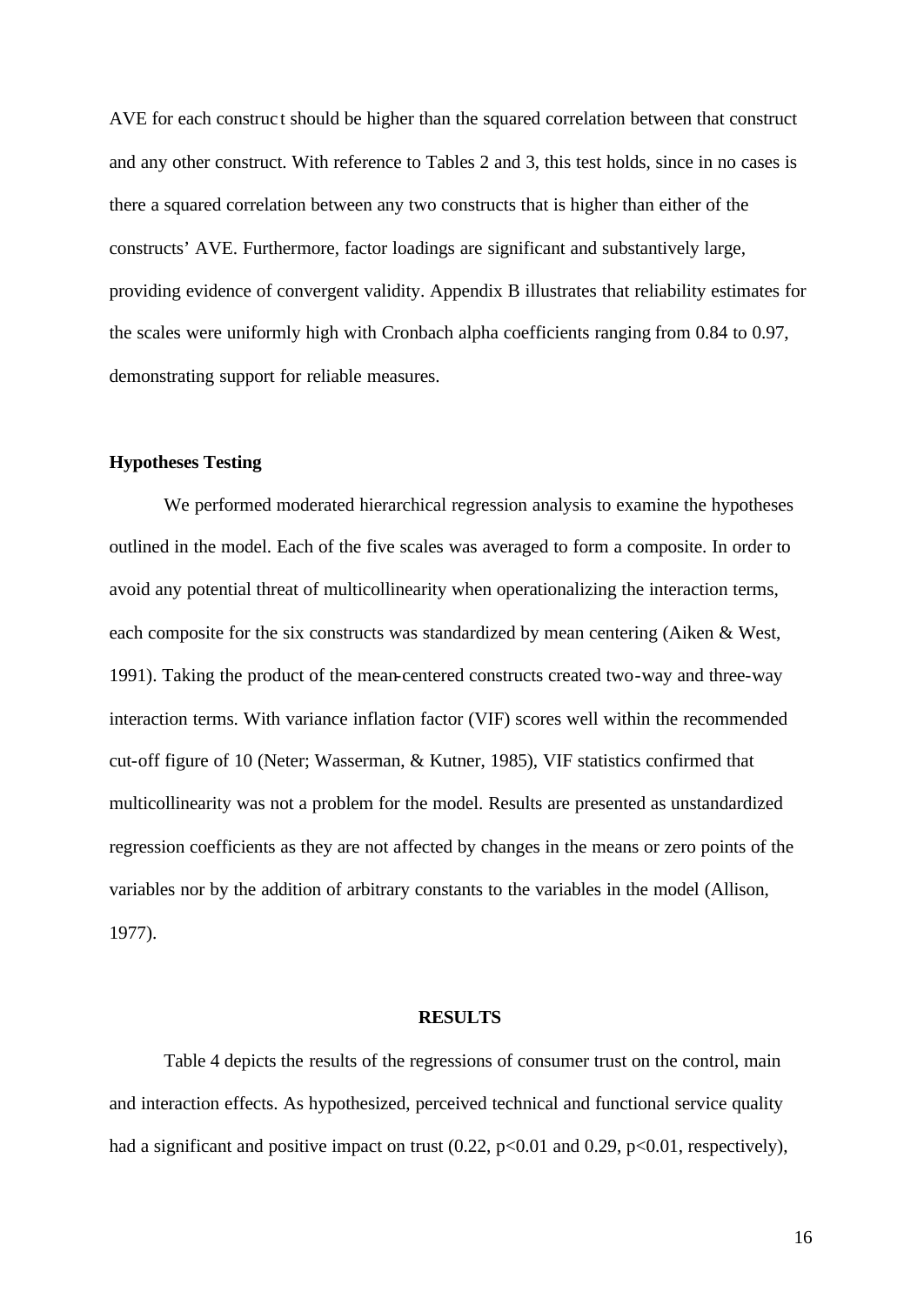providing support for  $H_1$  and  $H_2$ . Consistent with  $H_3$ , customer education had a significant, direct and positive effect on consumer trust  $(0.16, p<0.01)$ . In accord with H<sub>4</sub>, customer education attenuated the positive impact of technical service quality on trust  $(-0.06, p<0.01)$ . Regarding H<sub>5</sub>, the positive and significant interaction coefficient between functional service quality and customer education  $(0.08, p<0.08)$  showed that the positive effect of functional service quality on customer trust was indeed stronger when customer education was high. Reference to the interaction coefficients between technical quality and customer expertise  $(0.07, p<0.05)$  as well as functional quality and investment expertise  $(-0.08, p<0.10)$  also provides support for  $H_6$  and  $H_7$ , respectively. Earlier we hypothesized that the negative moderating effect of customer education on the relationship between technical service quality and trust should decrease as customer expertise increases. In support of  $H_8$ , the negative and significant three-way interaction term  $(-0.05, p<0.05)$  implied that the negative interaction between technical quality and customer education was indeed weakened as clients' investment expertise increased. Moreover, in accord with H9, the positive effect that customer education had on the relationship between functional quality and customer trust was further corroborated as customers displayed more expertise.

[Insert Table 4 about here]

#### **DISCUSSION**

This study is the first empirical effort to examine the impact of customer education in concert with perceived service quality (both technical and functional), investment expertise and customer trust in a high-involvement, professional services context. The finding that both technical and functional elements of service quality had a positive and significant impact on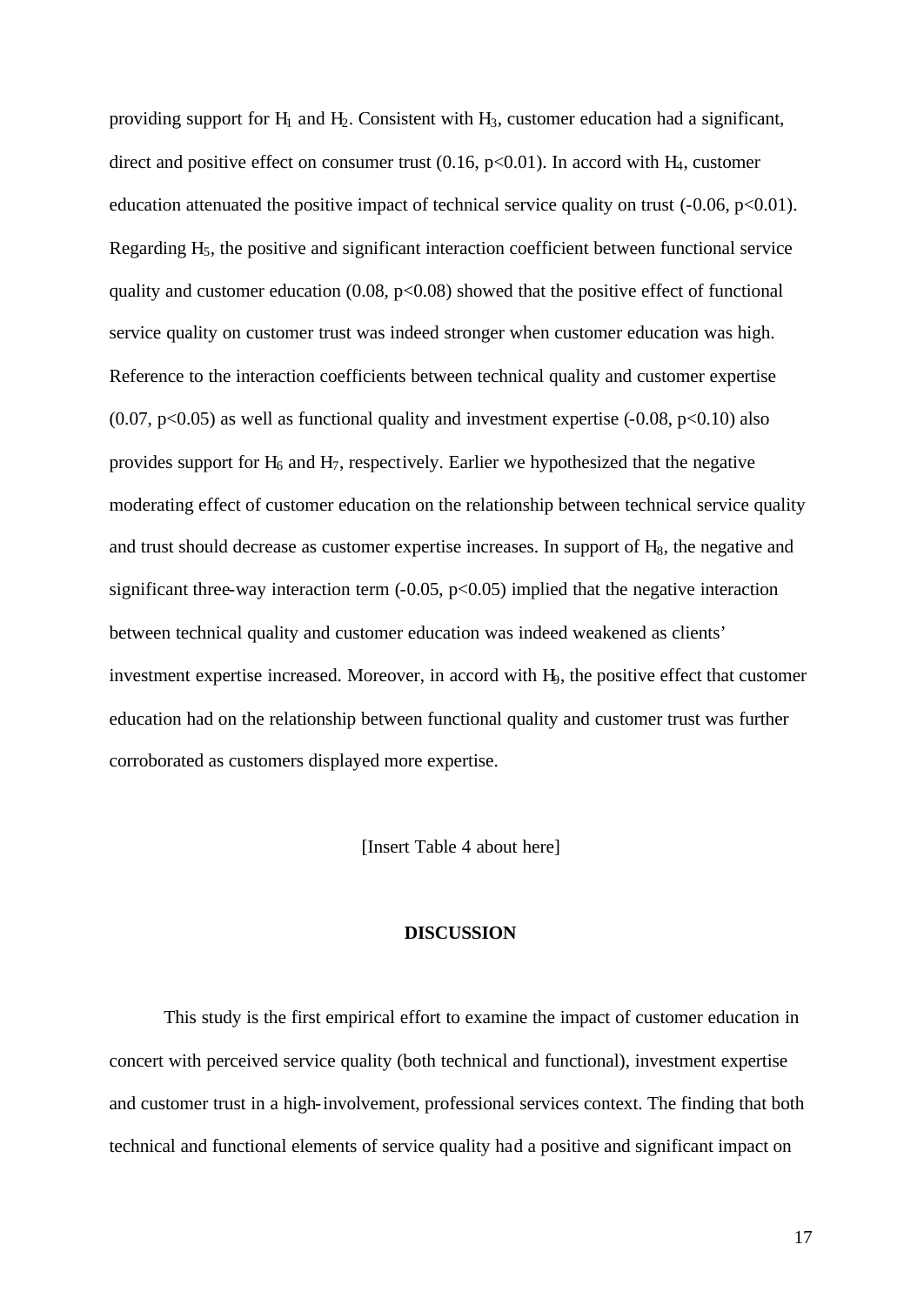customer trust was not particularly surprising. Clients' trust in an organization is affected by a variety of factors that are tied to technical competence and the process by which the core product is delivered. The results also indicate that customer education has a significant, direct and positive effect on customer trust. It may be argued that customer education not only keeps clients' information up-to-date, but also builds further credibility with customers about the sincerity of the organization's efforts. For example, the effort to help clients to become more financially literate may address consumers' need for control so that the 'trusted' do not behave opportunistically (Shapiro, 1987). In this respect clients would perceive an organization's effort to provide essential information as service augmentations (Glen, 2002; Pagano & Pagano, 2004). Our research findings are consistent with notions of relationship selling and partnership building (Weitz & Bradford, 1999). More frequent contact between parties can result in enhanced information sharing, which in turn may increase the parties' mutual knowledge about each other, thereby fostering the development of similar goals, emotional contagion and ultimately, reciprocity (McFayden & Cennalla, 2004; Nahapiet & Ghoshal, 1998).

In extending the current literature, our results highlight the differential effect of customer education on the service quality-trust relationship. The results illustrate that the positive impact of technical service quality dimensions on trust decreased as customer education increased. Functional service quality, on the other hand, had an even stronger positive effect on trust as customer increased. A possible explanation may be that customer education fosters trust based on utilitarian consideration. Since investments in one client are costly and impossible to re-deploy to other channel relationships, service providers are more likely to resist opportunistic behavior owing to the costly sanctions that are associated with a lost customer of 'high value'. Customer education, therefore, can serve as a strong signal of commitment, strengthening the service provider-client relationship. Superior technical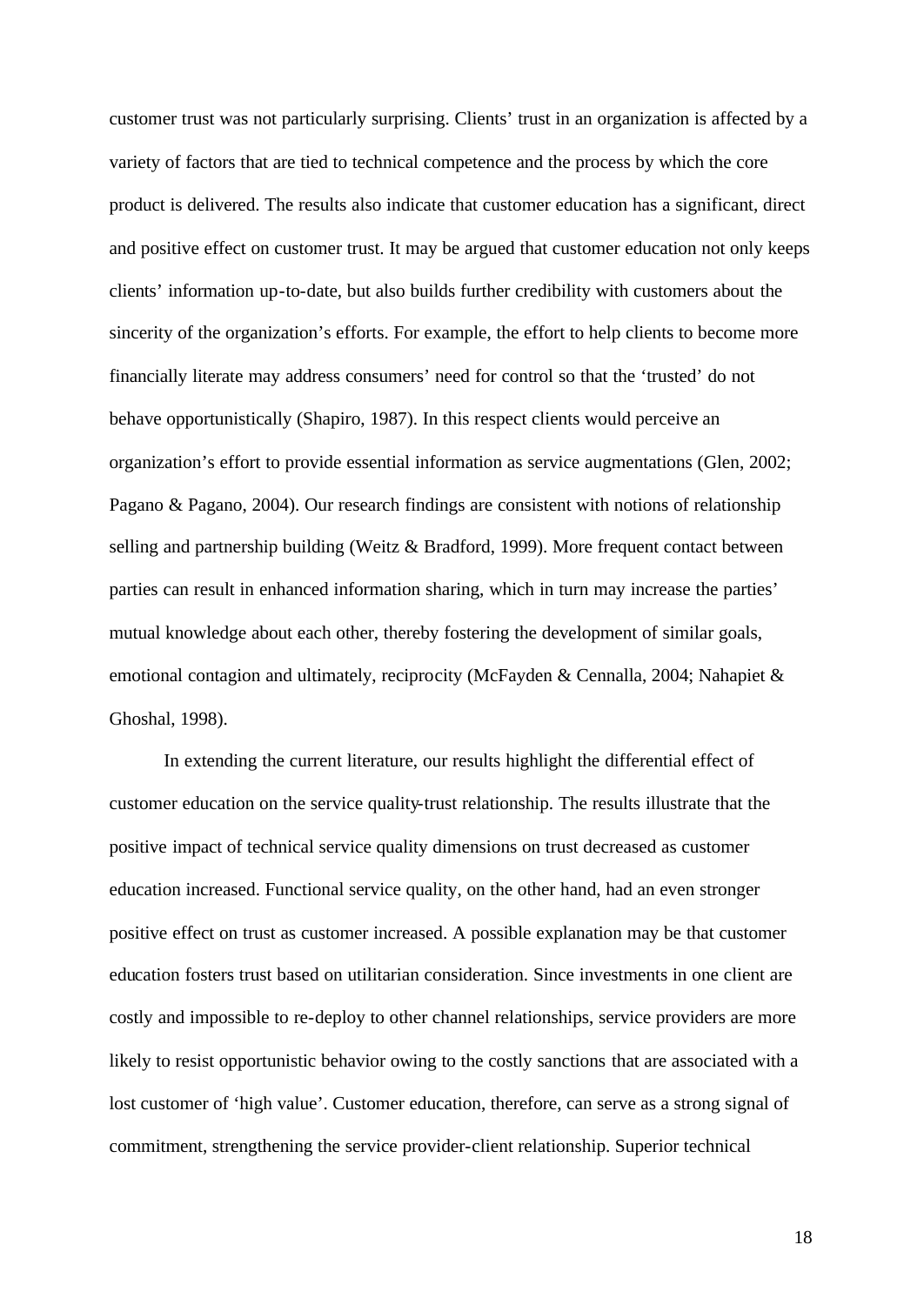outcomes, however, may come as a surprise to clients who thought they were told everything by their advisors. Consequently, clients may start to question service employees' reliability and become less willing to trust an organization. In contrast, customer education may enable clients to appreciate the value of additional personal attention displayed by service employees. Novices, for instance, may feel less confident in trusting their advisors' friendliness or empathy because of their limited ability to assess technical outcomes. Through education, on the other hand, clients may be in a better position to assess the subtleties of service they receive (Söderlund, 2002). The more customers know about services and products and how to use them, the easier it becomes for them to see the value of advisors' personal attention.

The moderating effects of investment expertise indicate that technical outcomes rather than functional dimensions of service quality more heavily influence clients' trust in an organization. Experts are more effective in elaborate information processing (Alba & Hutchinson, 1987). As customers feel more comfortable in assessing technical service outcomes, they may begin to discount process-related elements, such as advisors' courtesy and friendliness.

The findings of the proposed three-way moderating effects of customer education and investment experience suggest that functional service quality dimensions play an even more important role in building consumer trust as both expertise and customer education increase. In accordance with Söderlund's (2002) argument, expert clients are better able to assess and appreciate the subtleties of service they receive. The courtesy and friendliness of service employees can make clients with limited expertise uncomfortable or suspicious, whereas expert clients are more likely to value the additional personal attention they receive. In addition, the moderating role of customer education on the positive relationship between technical service quality and consumer trust is attenuated as clients gain more experience. Customers with high expertise are likely to know what technical outcomes to expect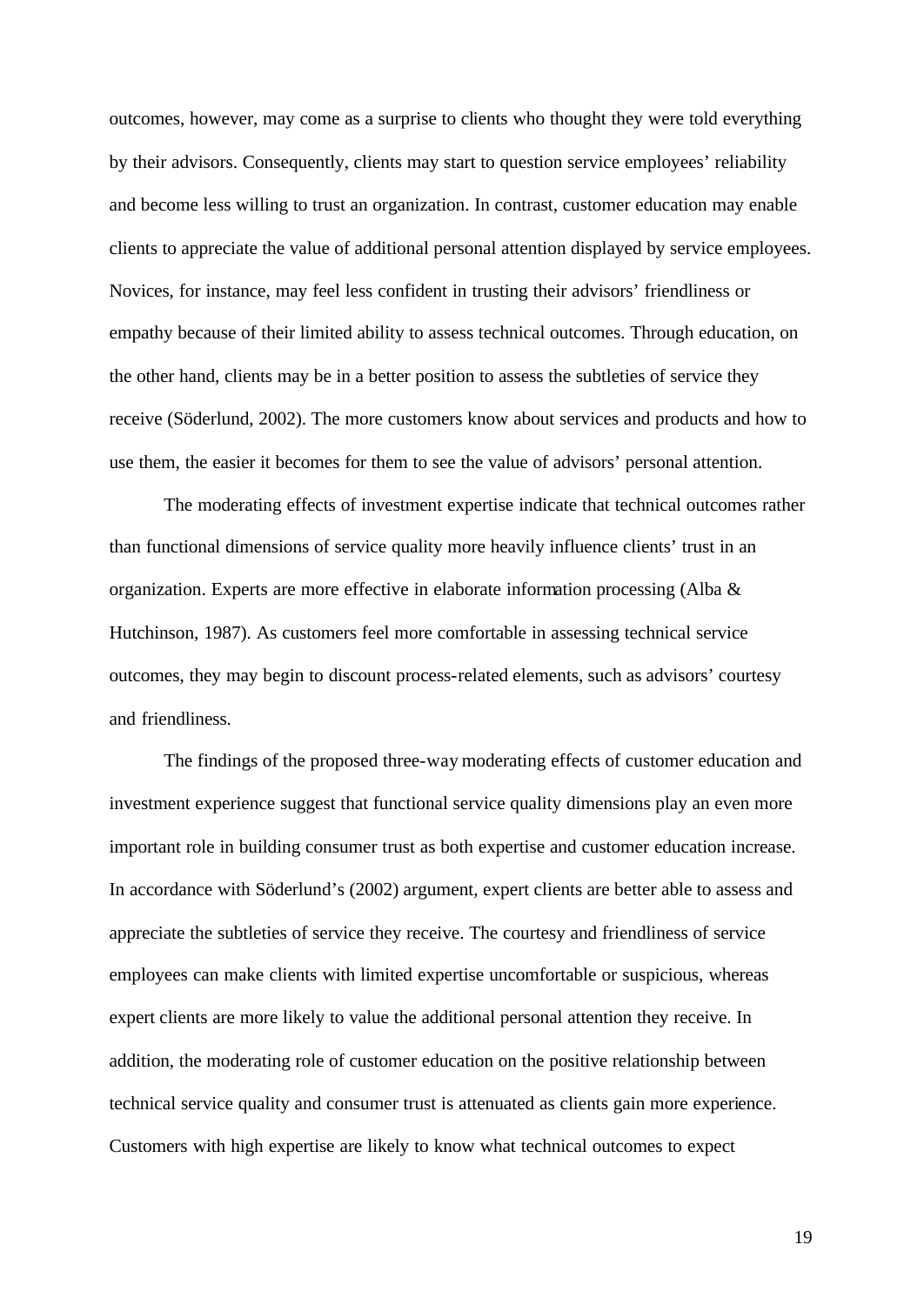realistically. Inevitable ups and downs of varying investment performance in the short-term are, thus, less likely to reduce their trust in an organization. Similarly, experts may evaluate advisors' technical information more confidently so that the positive impact of service outcomes on trust is corroborated.

#### **Implications for Management Consulting**

The results of this study imply that customer education can be an important source of competitive advantage. Professional service firms, however, have to be aware of the changing nature of customer perceptions as education contributes to customer expertise over time. Management consultants that provide business intelligence to their clients, enabling them to detect and trade upon the new business opportunities offered by customer education, will be in superior positions to maximize their competitiveness.

 Efforts to provide customers with the skills and abilities to utilize critical information can provide a foundation on which firms build trust relations with their clients. Activities based on trust can be a vital source of cross selling that allow firms to identify clients' unmet needs and propose new business. Further, rent generation can be superior in relations characterized by trust because of improved compatibility in decision processes, information and control systems. Although customer education creates the potential for rents, these may only be unlocked if firms are equipped with sufficient co-ordination and problem solving skills. To develop and nurture trust-based relationships service firms have to become more transparent to customers, supplying them with comprehensive and open information. As customer education enhances the 'visibility' of investment processes, a greater degree of customization may occur as clients start to intervene in investment strategies. Higher levels of customization require advisors to be proficient at diagnosing problems and thinking creatively in order to satisfy customer needs. Consequently, service firms might consider opportunities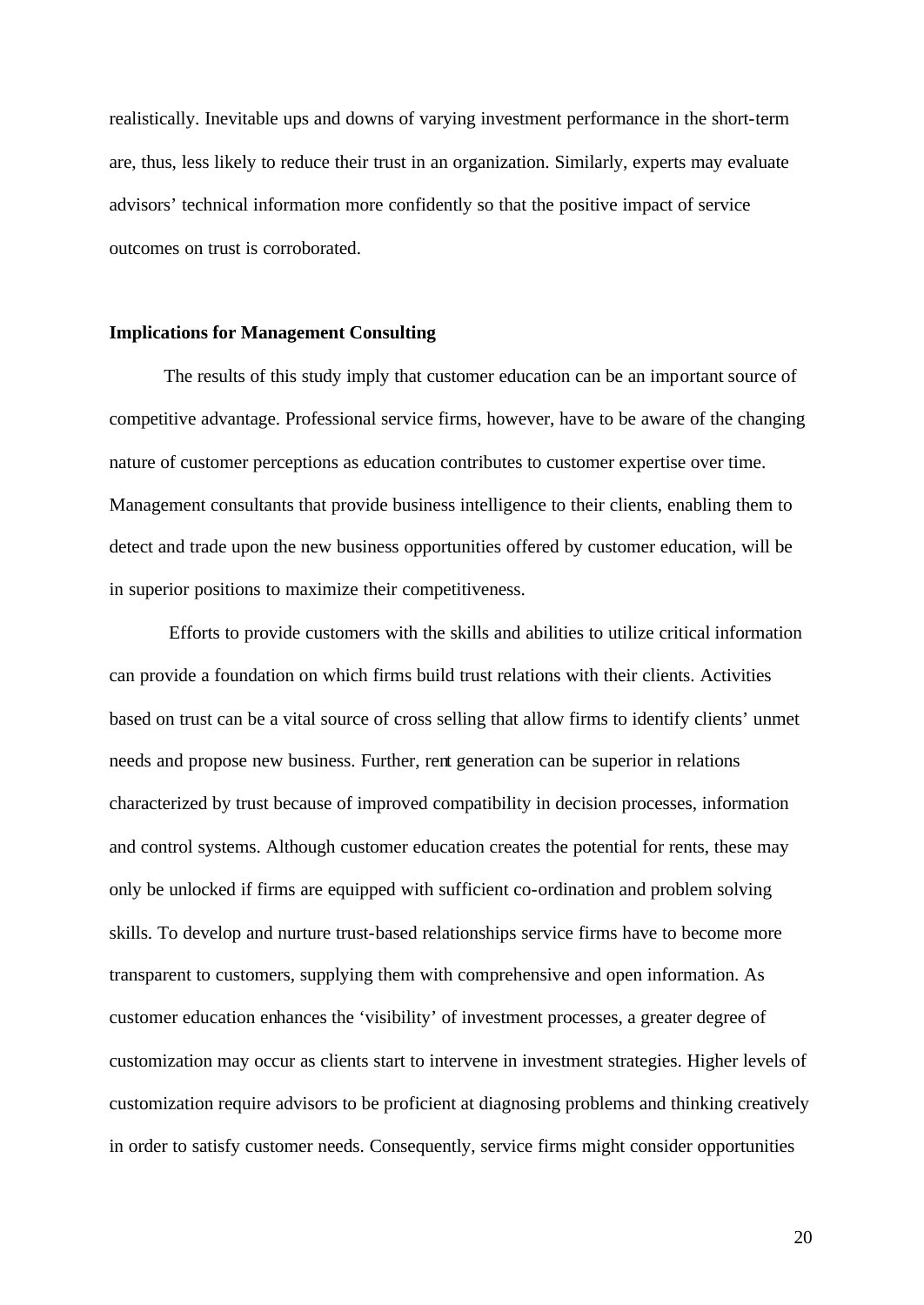to grant service employees the autonomy or behavioral latitude within their jobs to explain concepts to customers. All too often constrictive job designs and impractical reward structures hinder the pursuit of laudable goals. Management consultants may help firms to become more alert to changes in customer preferences and establish practices that facilitate excellent service by making employees understand that superior customer service is expected, desired and rewarded.

The current findings suggest that functional service quality attributes become even more important as customer education and customer expertise increase. Although advisors' expertise may be necessary for the development of trust, this characteristic alone does not appear sufficient. Customers have to be made aware and reassured that an organization is taking very special care of them. Accordingly, businesses are more likely to be successful when they communicate the value of their services so as to manage consumer expectations, and keep a running dialogue open to integrate customers' suggestions into their service offering. Training programs may be used to sensitize contact service employees to the nature of the social process underlying interpersonal relationship development. In concert with these efforts, management consultants may help firms in devising performance incentives that link customer feedback with rewards. Furthermore, performance standards that are explicitly set on client expectations are more likely to encourage employees' engagement in behaviors that are particularly effective in achieving desirable customer outcomes.

Relationships deepen as firms and customers continuously interact and share information. In order to eliminate misunderstanding and suspicions, however, service providers need to view relationships with customers as dynamic. Education contributes to customer expertise, thereby changing customer perceptions over time. Service selling strategies, therefore, have to adapt to clients' investment expertise and achieve the right tone of voice to prompt favorable evaluations by novices and experts alike. Moreover, customer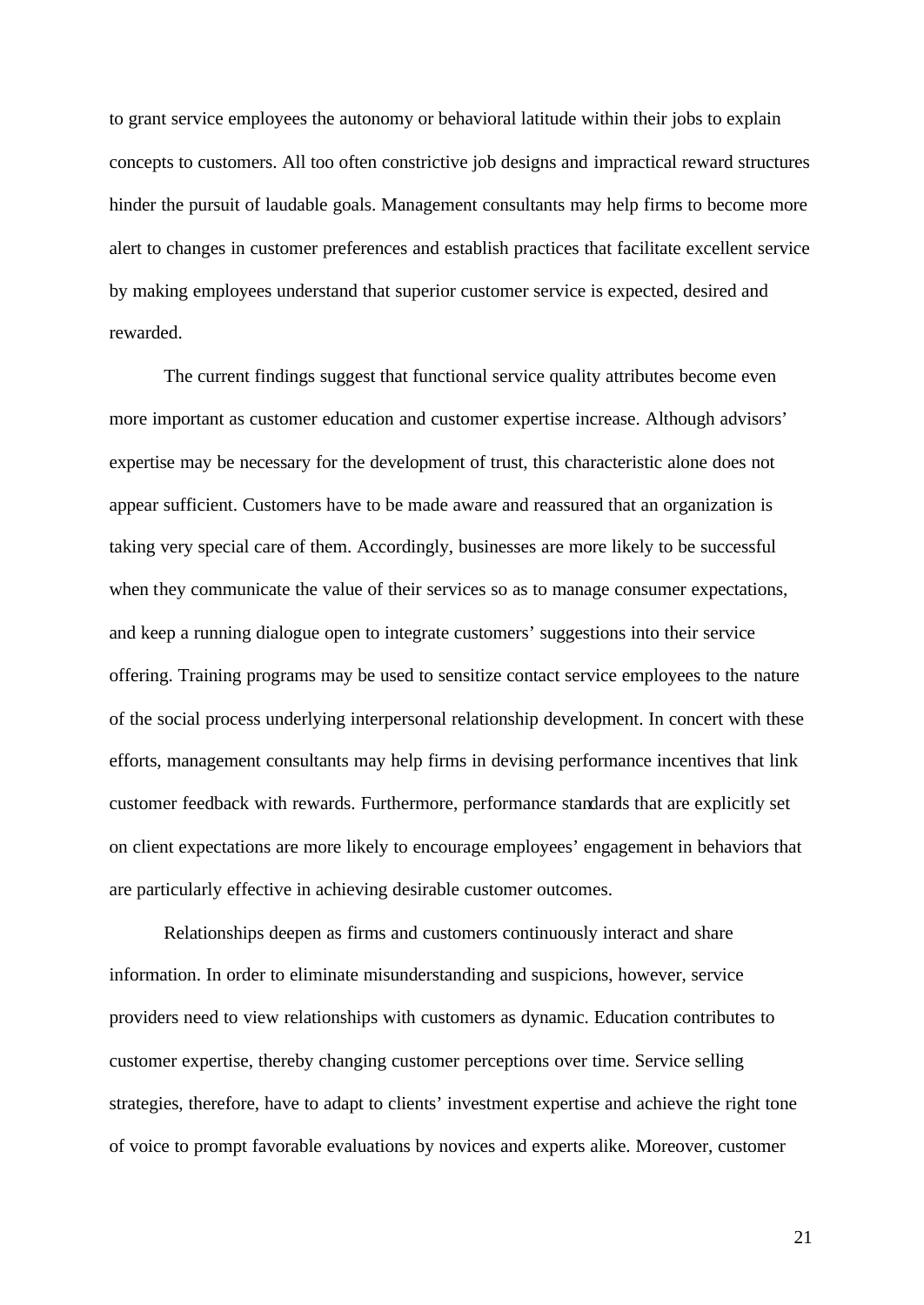education entails costs for firms. The distribution of knowledge within organizations and companies' ability to transfer this knowledge internally becomes a critical source of competitive advantage. Thus, cost effective means, such as on-line interfaces, for responding to increasing value of detailed information about product portfolios and opportunities for coproduction to expert clients need to be identified. Management consultants that are the first to trade upon the opportunities offered by customer education will enable organizations to meet a wider range of customer demands and serve clients more successfully.

Taken together, customer education has important implications for human resource management, operations and service selling strategies. Organizations that view relationships with clients as dynamic, devise appropriate performance incentives and training programs for service employees and manage the internal distribution of knowledge effectively will be in a superior position to assess their particular opportunities and threats of customer education to an extent no competitor can aspire to achieve.

We recognize that a single, cross-sectional study can offer only initial insights. Accordingly, the next section discusses the limitations of the study and examines opportunities for future research.

#### **Limitations and Directions for Future Research**

First, drawing cause/effect inferences from cross-sectional data may be tenuous and the proposed model would clearly benefit from a longitudinal design to establish the hypothesized sequence of effects. Education contributes to customer expertise over time. It is likely that rates of customer learning, and thus, the impact of customer education, will be nonlinear. An intriguing avenue for future research would be the investigation of customer education's longitudinal impact on consumer purchase behavior. Given the substantial costs involved in relationship building, it would be critical to examine whether lasting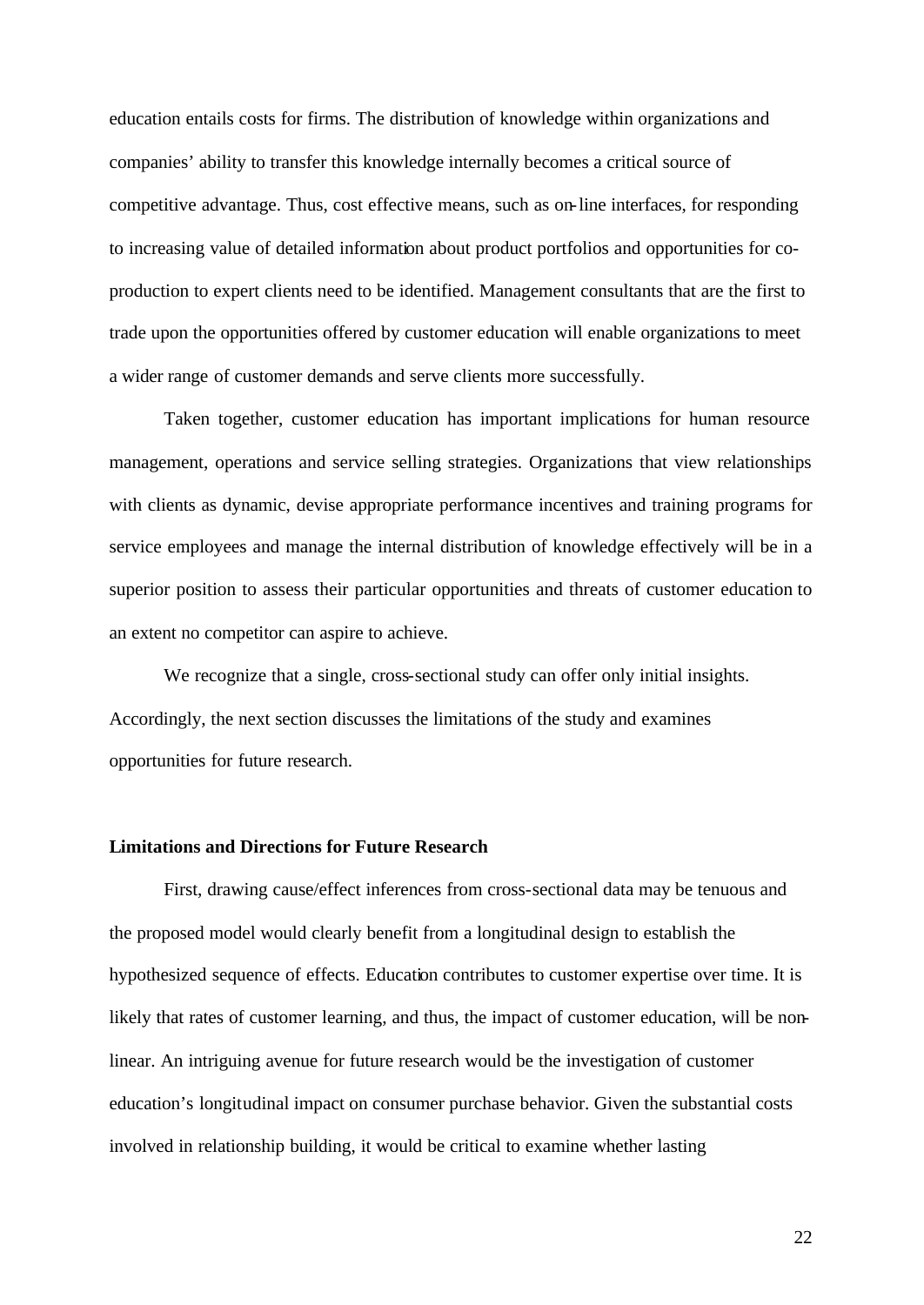improvements in relationship depths occur.

The parsimony of our proposed model suggests that some additional variables might help explain key relationships further. For instance, the examination of clients' availability of time, perceived cost of acquiring investment techniques, knowledge of available alternatives and switching costs might prove promising.

We chose a single-industry approach to minimize systematic and random noise attributable to industry differences (McKee, Varadarajan, & Pride, 1989; Voss & Voss, 2000). Although single-industry studies may sometimes be preferable to establish the internal validity of a proposed model, replication in different service contexts would provide greater confidence in the generalizability of the current results. Additional evidence in alternative settings would be critical for gaining a deeper understanding of customer education's potential opportunities and threats in various business contexts.

#### **CONCLUSION**

The current study hypothesized and demonstrated the pivotal direct influence of customer education on customer trust and underscored the significance of its dynamic threeway interaction with clients' expertise, affecting the service quality-trust relationship. Firms need to be aware of the changing nature of customer perceptions as education contributes to customer expertise over time. The implications of our findings point to new market opportunities for management consultants.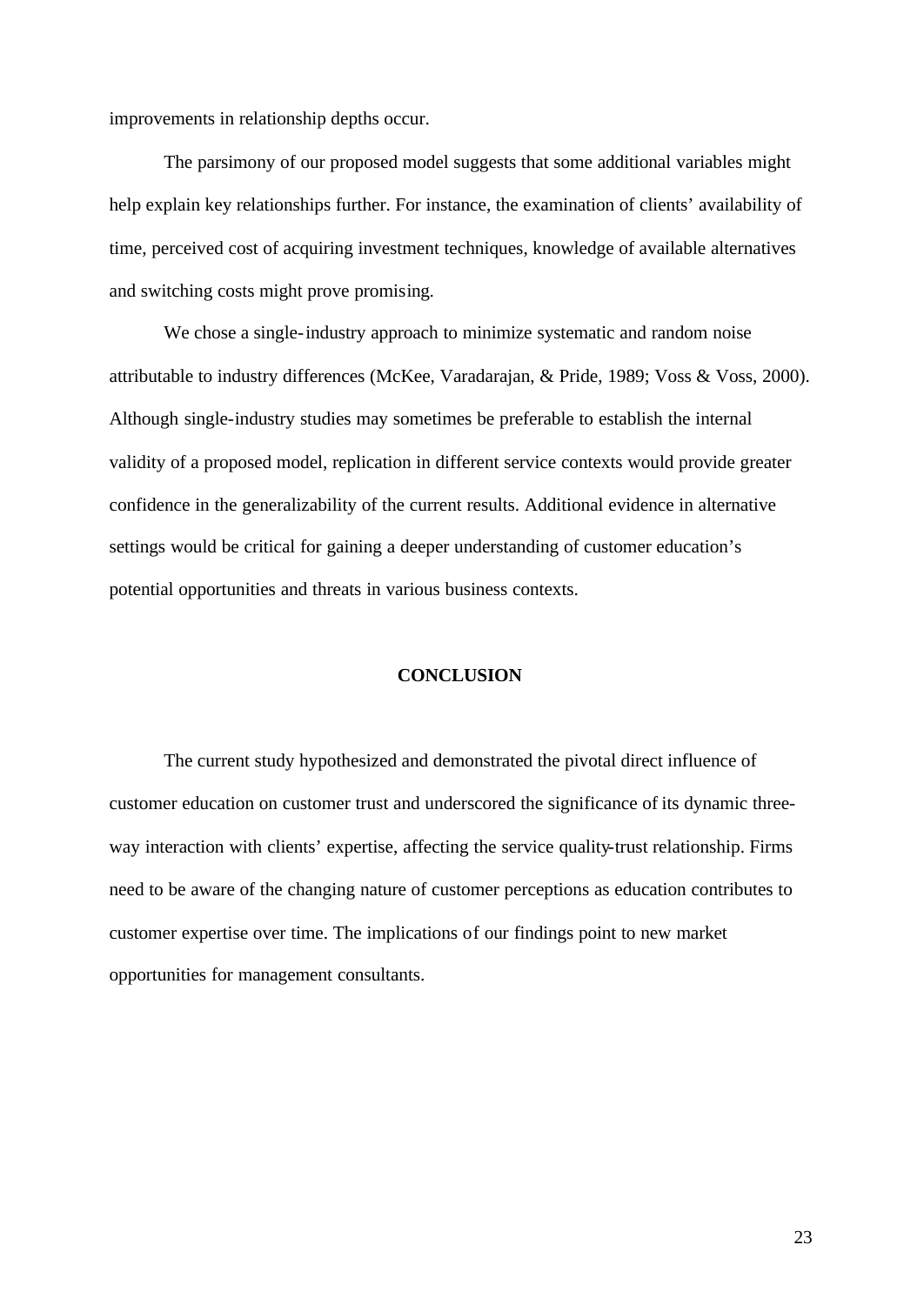## Figure 1

 The empirical model tested for estimating the interrelationships among perceived service quality, investment expertise, customer education and trust

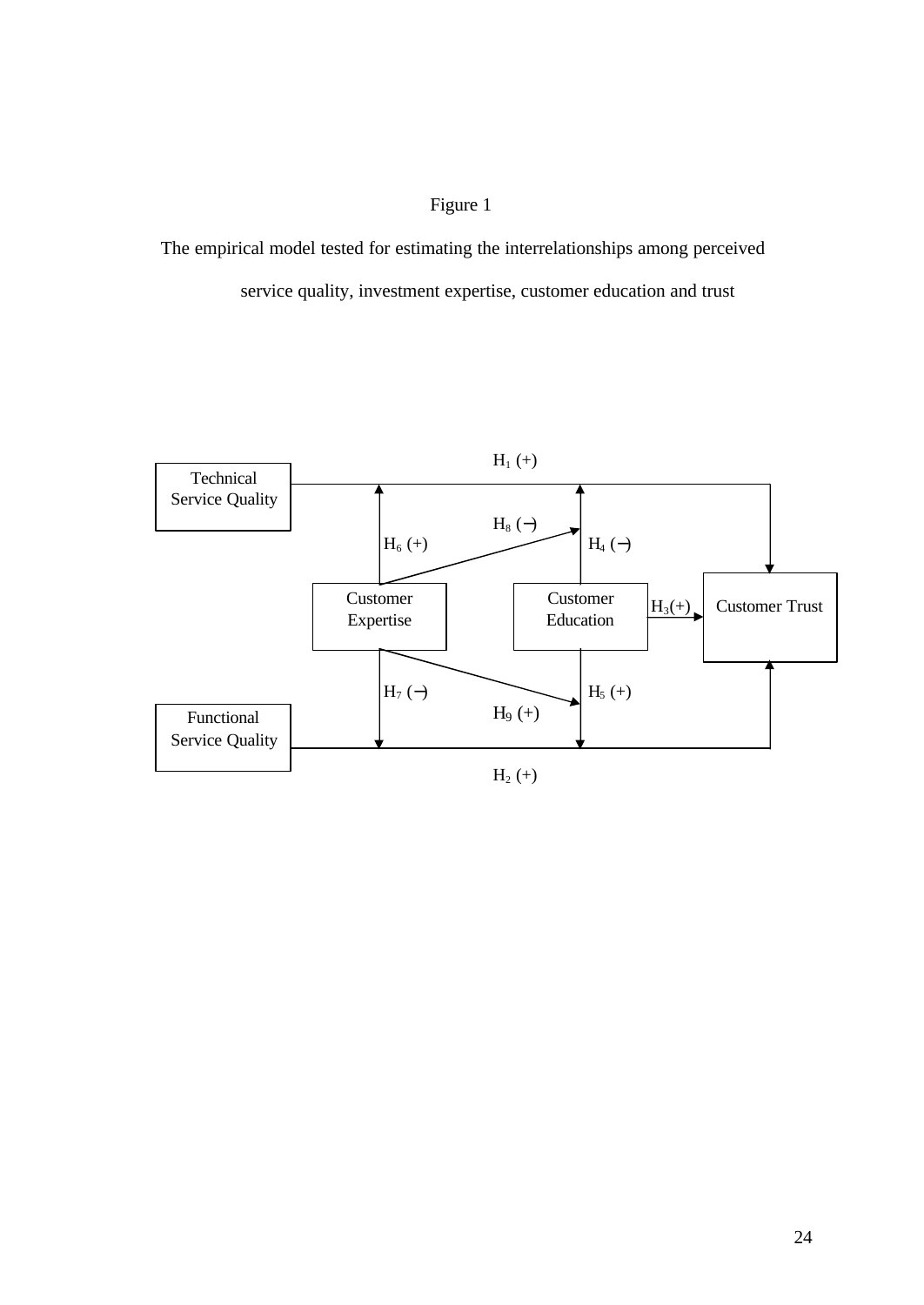| Sample characteristics $(n = 1268)$ |  |
|-------------------------------------|--|
|-------------------------------------|--|

| Gender | Percentage | Age group           | Percentage | Relationship Percentage<br>duration |       |
|--------|------------|---------------------|------------|-------------------------------------|-------|
| Male   | 84         | $18-30$ years       | 0.4        | $< 1$ year                          | 1.10  |
| Female | 16         | $31-45$ years       | 8.8        | $1-5$ years                         | 33.1  |
|        |            | $46-65$ years       | 50.0       | $5-10$ years                        | 31.1  |
|        |            | $66-80$ years       | 35.5       | $10-15$ years                       | 13.3  |
|        |            | $81 + \text{years}$ | 5.3        | $15-20$ years                       | 10.2  |
|        |            |                     |            | $20+$ years                         | 11.2  |
|        | 100.0      |                     | 100.0      |                                     | 100.0 |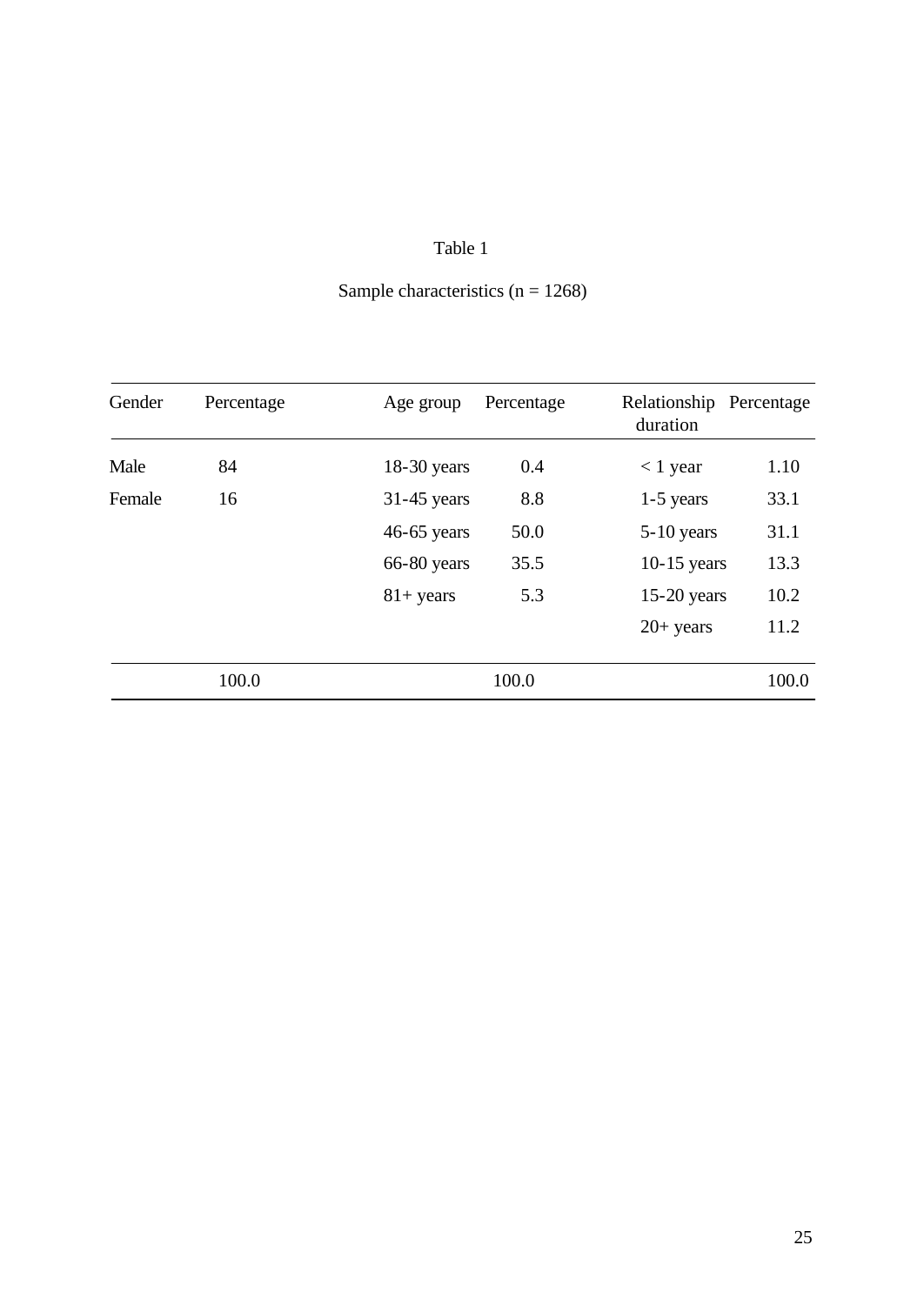# Intercorrelations and Descriptive Statistics: Consumer Trust ( $n = 1268$ )

| 1    | $\overline{2}$ | 3    | $\overline{4}$ | 5    |
|------|----------------|------|----------------|------|
| 1.00 |                |      |                |      |
| 0.59 | 1.00           |      |                |      |
| 0.58 | 0.77           | 1.00 |                |      |
| 0.58 | 0.70           | 0.78 | 1.00           |      |
| 0.24 | 0.28           | 0.32 | 0.32           | 1.00 |
|      |                |      |                | 5.55 |
| 1.25 | 1.54           | 1.22 | 0.98           | 0.99 |
|      | 5.67           | 4.83 | 5.44           | 5.96 |

Note: all entries significant at the 0.01% level, using a one-tailed t-test.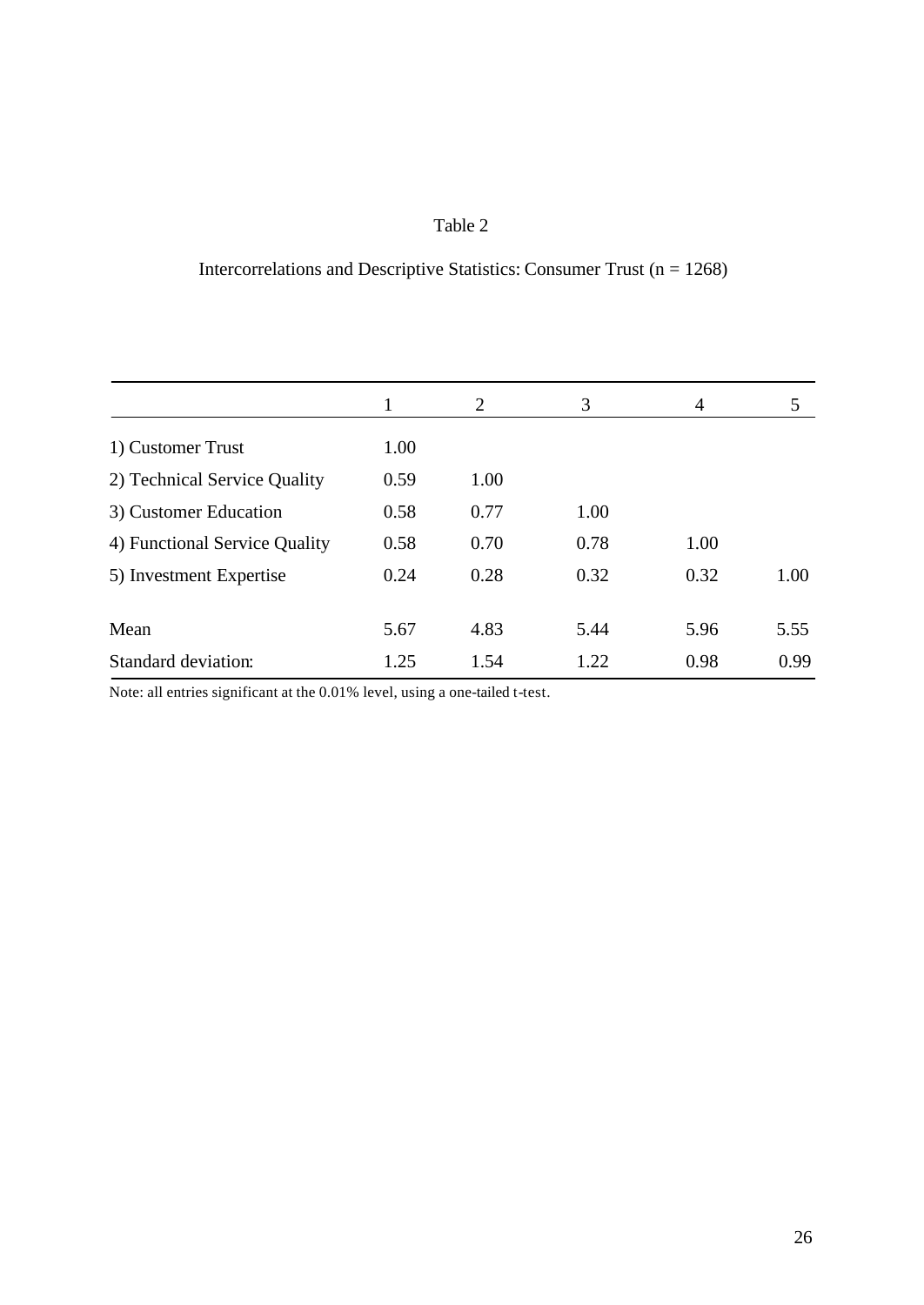# Confirmatory factor analysis

|                                        | C.R. <sup>1</sup> | $AVE^{2}$ |  |
|----------------------------------------|-------------------|-----------|--|
| <b>Technical Service Quality (TSQ)</b> | 0.91              | 0.88      |  |
| Functional Service Quality (FSQ)       | 0.90              | 0.68      |  |
| <b>Investment Expertise</b>            | 0.87              | 0.62      |  |
| <b>Customer Education</b>              | 0.91              | 0.71      |  |
| <b>Customer Trust</b>                  | 0.94              | 0.81      |  |

*Goodness-of-Fit Statistics*

| Measures of absolute fit: | $\chi^2$ = 1637.4 (d.f. = 215; p<0.01) |  |  |
|---------------------------|----------------------------------------|--|--|
|                           | $RMSEA = 0.074$                        |  |  |
|                           | $(90\% \text{ CI}) = 0.071 - 0.078$    |  |  |
| Incremental fit measures: | $NFI = 0.99$                           |  |  |
|                           | $CFI = 0.99$                           |  |  |
|                           | $IFI = 0.99$                           |  |  |
| Parsimonious fit measure: | $TLI = 0.98$                           |  |  |

Note:  $\footnotesize\phantom{a}^1$  Composite reliability

<sup>2</sup> Average variance extracted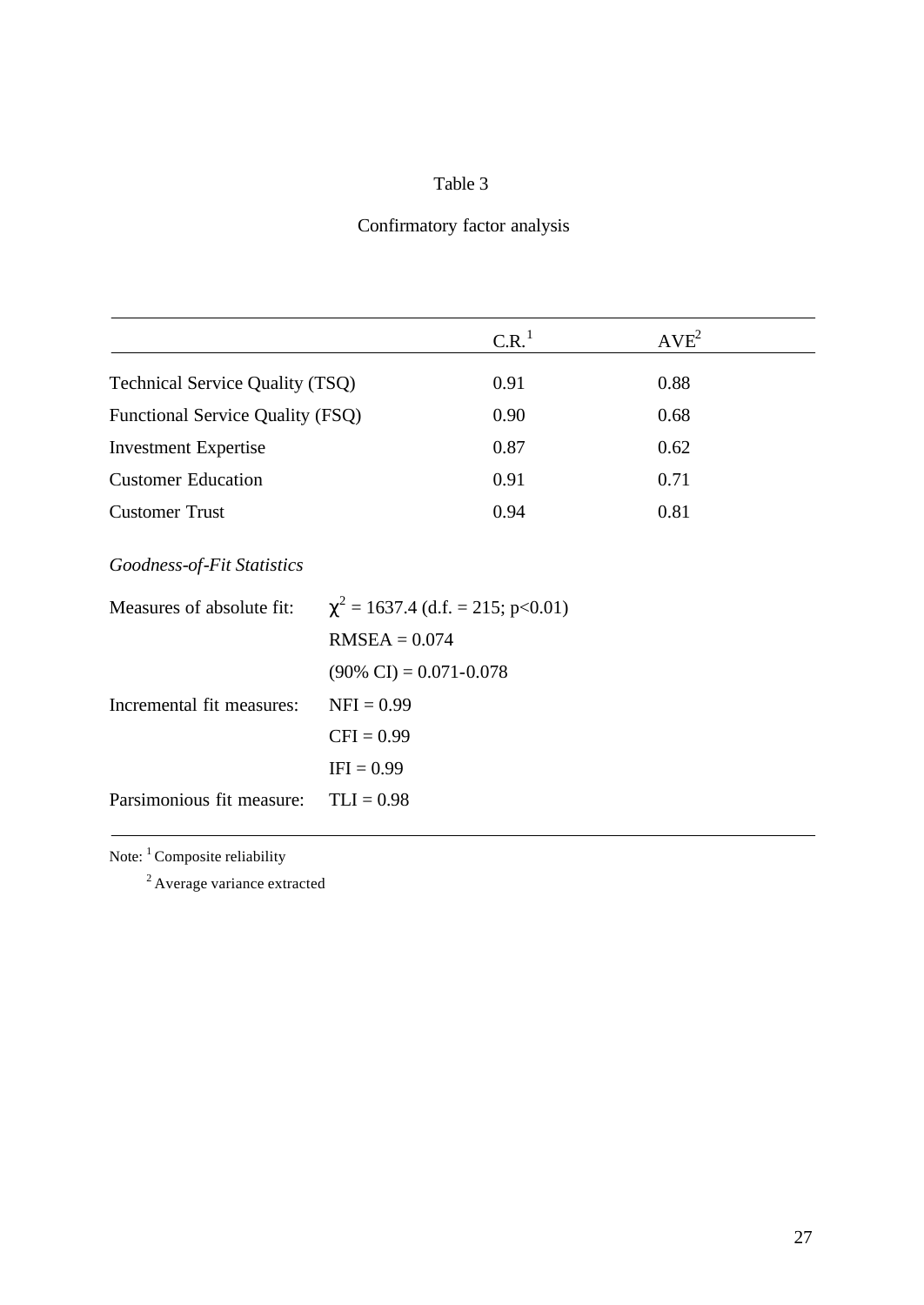# Regression Results: Hierarchical moderated regression analysis

(unstandardized β coefficients)

# Dependent variable: **Customer Trust**

| <b>Variables</b>                                              | <b>Model 1</b>    | <b>Model 2</b>        | <b>Model 3</b>         | <b>Model 4</b>        |
|---------------------------------------------------------------|-------------------|-----------------------|------------------------|-----------------------|
| <b>Control variables</b>                                      |                   |                       |                        |                       |
| Age                                                           | $0.46***$         | $0.22***$             | $0.22***$              | $0.214***$            |
| Gender                                                        | 0.14              | $-0.04$               | $-0.03$                | $-0.03$               |
| Relationship length (yrs)                                     | $0.01^{\ast\ast}$ | $0.01***$             | $0.01^{\ast\ast}$      | $0.01^{\ast\ast}$     |
| <b>Main effects</b>                                           |                   |                       |                        |                       |
| <b>Technical Service Quality</b>                              |                   | $0.22***$             | $0.23***$              | $0.23***$             |
| <b>Functional Service Quality</b>                             |                   | $0.29***$             | $0.29***$              | $0.29***$             |
| <b>Customer Education</b>                                     |                   | $0.18^{\ast\ast\ast}$ | $0.15***$              | $0.16***$             |
| <b>Investment Expertise</b>                                   |                   | 0.03                  | 0.03                   | 0.05                  |
| <b>Interaction effects</b>                                    |                   |                       |                        |                       |
| $Two$ way                                                     |                   |                       |                        |                       |
| <b>Customer Education * TSQ</b>                               |                   |                       | $-0.05***$             | $-0.06***$            |
| <b>Customer Education * FSQ</b>                               |                   |                       | $0.07***$              | $0.08^{\ast\ast\ast}$ |
| <b>Customer Education * Investment Expertise</b>              |                   |                       | 0.02                   | $-0.02$               |
| Investment Expertise * TSQ                                    |                   |                       | $0.07^{\ast\ast\ast}$  | $0.07***$             |
| Investment Expertise * FSQ                                    |                   |                       | $-0.15***$             | $-0.08*$              |
| <i>Three-way</i>                                              |                   |                       |                        |                       |
| $-0.05***$<br>TSQ * Customer Education * Investment Expertise |                   |                       |                        |                       |
| FSQ * Customer Education * Investment Expertise               |                   |                       |                        | $0.06***$             |
| $R^2$                                                         | 0.091             | 0.436                 | 0.446                  | 0.449                 |
| Change in $\mathbb{R}^2$                                      |                   | $0.345***$            | $0.010^{\ast\ast\ast}$ | $0.003*$              |
| $\mathbf F$                                                   | 37.7              | 124.3                 | 75.2                   | 65.1                  |
|                                                               |                   |                       | $4.12***$              |                       |
| Change in F                                                   |                   | $172.1***$            |                        | $2.91*$               |

Note: \*\*\*  $p < 0.01$ , \*\*  $p < 0.05$ , \*  $p < 0.10$ , using a two-tailed t-test.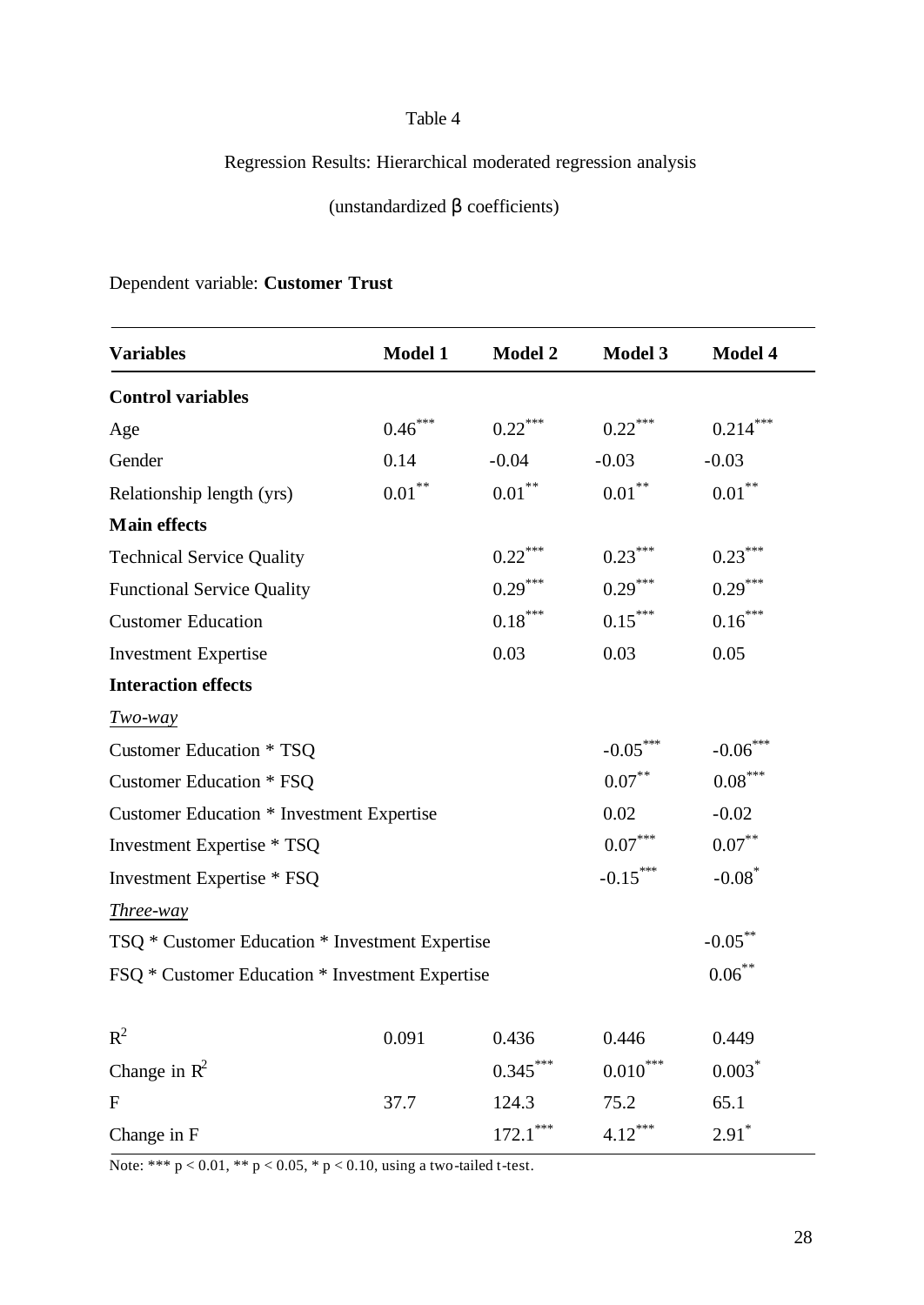## **APPENDIX**

| Appendix A: Items comprising each measure |  |
|-------------------------------------------|--|
|                                           |  |

| Construct                                           | Sample Items (anchors: strongly disagree/strongly agree)                                                                                                                                                                                                                                                                                                      |  |  |
|-----------------------------------------------------|---------------------------------------------------------------------------------------------------------------------------------------------------------------------------------------------------------------------------------------------------------------------------------------------------------------------------------------------------------------|--|--|
| <b>Technical</b><br>Service Quality<br>(four items) | 1. My adviser has assisted me to achieve my financial goals.<br>2. My adviser has performed well in providing the best return on my investments.<br>3. My adviser has helped me to protect my current position by recommending the best<br>investing options.<br>4. My adviser has performed well in investing my money in appropriate investment<br>options. |  |  |
| Functional<br>Service Quality<br>(five items)       | 1. My adviser's behavior instills confidence in me.<br>2. My adviser is courteous.<br>3. My adviser gives me personal attention.<br>4. My adviser has my best interests at heart.<br>5. I can share my thoughts with my adviser.                                                                                                                              |  |  |
| <b>Customer Education</b><br>(four items)           | 1. My adviser keeps me very well informed about what is going on with my<br>investments.<br>2. My adviser explains financial concepts and recommendations in a meaningful way.<br>3. My adviser always offers me as much information as I need.<br>4. My adviser always explains to me the pros and cons of the investment he/she<br>recommends to me.        |  |  |
| <b>Customer Trust</b><br>(four items)               | 1. [Business Name] is an organization that can be trusted at all times.<br>2. [Business Name] is an organization that is honest and truthful.<br>3. [Business Name] is an organization that can be counted on to do what is right.<br>4. I have confidence in [Business Name] as an organization.                                                             |  |  |
| <b>Customer Expertise</b><br>(four items)           | 1. I can understand almost all the aspects of the services I purchase from my adviser.<br>2. I possess good knowledge of financial planning services and products.<br>3. I am quite experienced in this area.<br>4. I can understand my adviser's techniques and strategies.                                                                                  |  |  |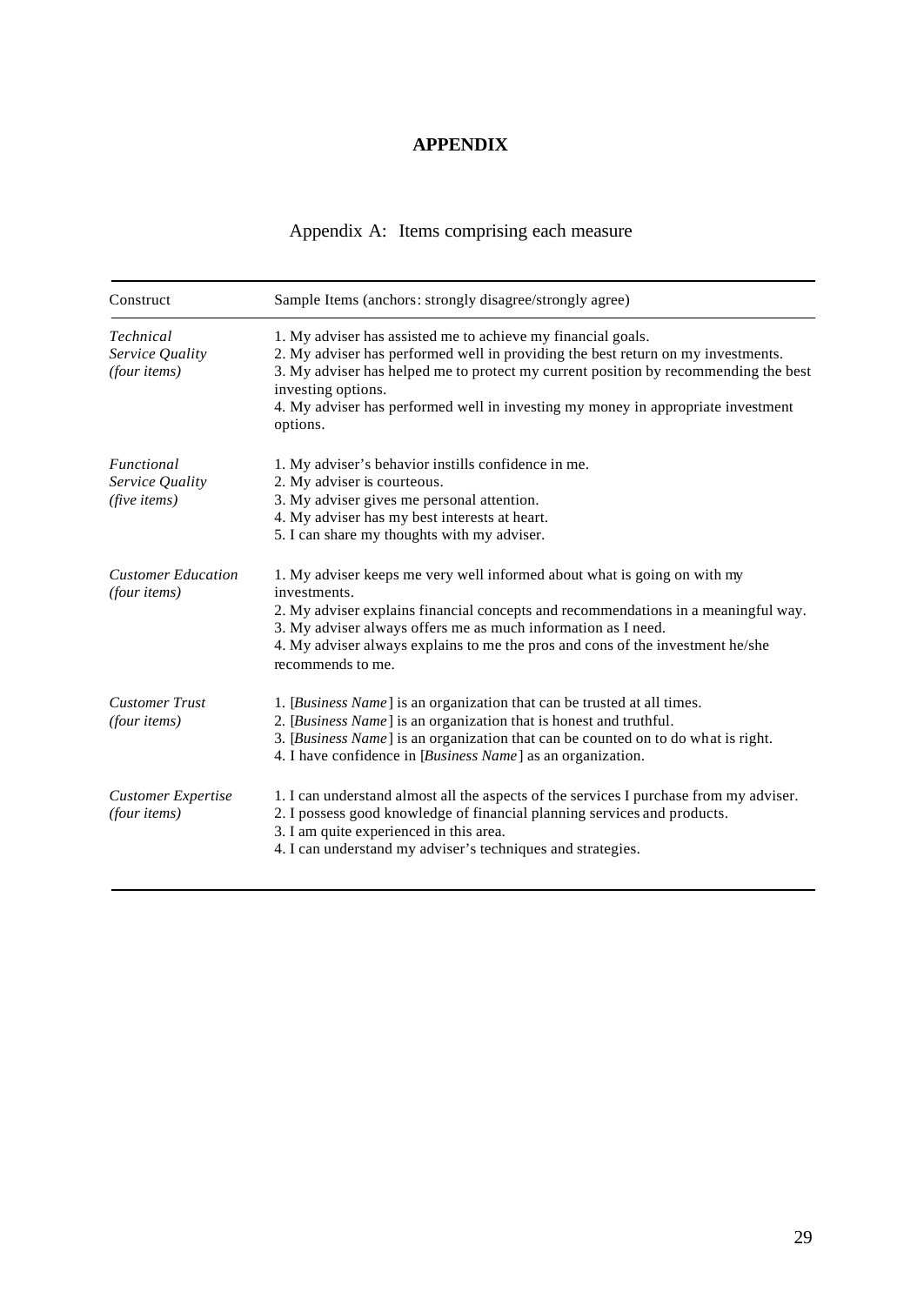# Appendix B

| Construct                 | Item             | Cronbach<br>alpha | Factor<br>loading | Item to total<br>correlation |
|---------------------------|------------------|-------------------|-------------------|------------------------------|
| <b>Technical Service</b>  | TSQ1             | 0.97              | 0.94              | 0.89                         |
| Quality                   | TSQ <sub>2</sub> |                   | 0.97              | 0.94                         |
|                           | TSQ3             |                   | 0.96              | 0.92                         |
|                           | TSQ4             |                   | 0.96              | 0.93                         |
| <b>Functional Service</b> | FSQ <sub>2</sub> | 0.86              | 0.78              | 0.63                         |
| Quality                   | FSQ3             |                   | 0.88              | 0.76                         |
|                           | FSQ4             |                   | 0.87              | 0.77                         |
|                           | FSQ5             |                   | 0.86              | 0.75                         |
| Customer                  | CED1             | 0.91              | 0.87              | 0.78                         |
| Education                 | CED <sub>2</sub> |                   | 0.91              | 0.83                         |
|                           | CED <sub>3</sub> |                   | 0.89              | 0.80                         |
|                           | CED <sub>4</sub> |                   | 0.88              | 0.77                         |
| <b>Trust</b>              | Trust1           | 0.96              | 0.95              | 0.91                         |
|                           | Trust2           |                   | 0.95              | 0.90                         |
|                           | Trust3           |                   | 0.95              | 0.91                         |
|                           | Trust4           |                   | 0.93              | 0.88                         |
| Customer                  | Expertise1       | 0.86              | 0.82              | 0.69                         |
| Expertise                 | Expertise2       |                   | 0.90              | 0.80                         |
|                           | Expertise3       |                   | 0.88              | 0.77                         |
|                           | Expertise4       |                   | 0.77              | 0.61                         |
|                           |                  |                   |                   |                              |

# Reliability, convergent validity, unidimensionality of scales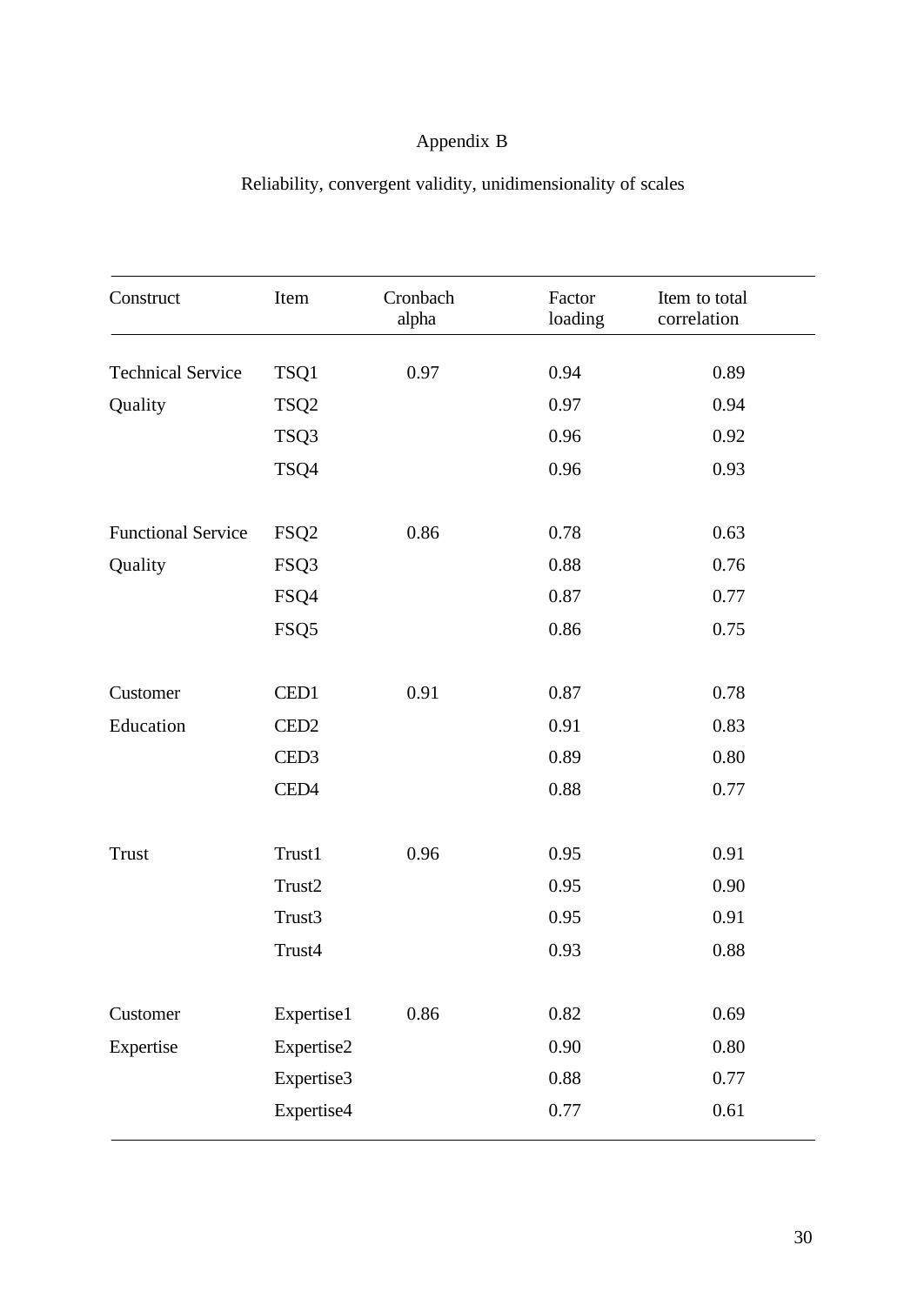#### **REFERENCES**

- Aiken, L. S., & West, S. G. 1991. **Multiple Regression: Testing and Interpreting Interactions**. Thousand Oaks, CA: Sage.
- Alba, J. W., & Hutchinson, J. W. 1987. Dimensions of consumer expertise. **Journal of Consumer Research**, 13: 411-454.
- Allison, P. D. 1977. Testing for interaction in multiple regression. **American Journal of Sociology**, 83: 144-153.
- Anderson, E., & Weitz, B. 1990. Determinants of continuity in conventional industrial channel dyads. **Marketing Science**, 8: 310-323.
- Arbuckle, J. L. 1994. Amos: Analysis of moment structures. **Psychometrika**, 59: 135-137.
- Bentler, P. 1990. Comparative fit indexes in structural models. **Psychological Bulletin**, 107: 238-246.
- Bentler, P., & Bonnett, D. 1980. Significance tests and goodness of fit in the analysis of covariance structures. **Psychological Bulletin**, 88: 588-606.
- Bettencourt, L. A., Ostrom, A. L., Brown, S. W., & Roundtree, R. I. 2002. Client coproduction in knowledge-intensive business services. **California Management Review**, 44 (4): 100-128.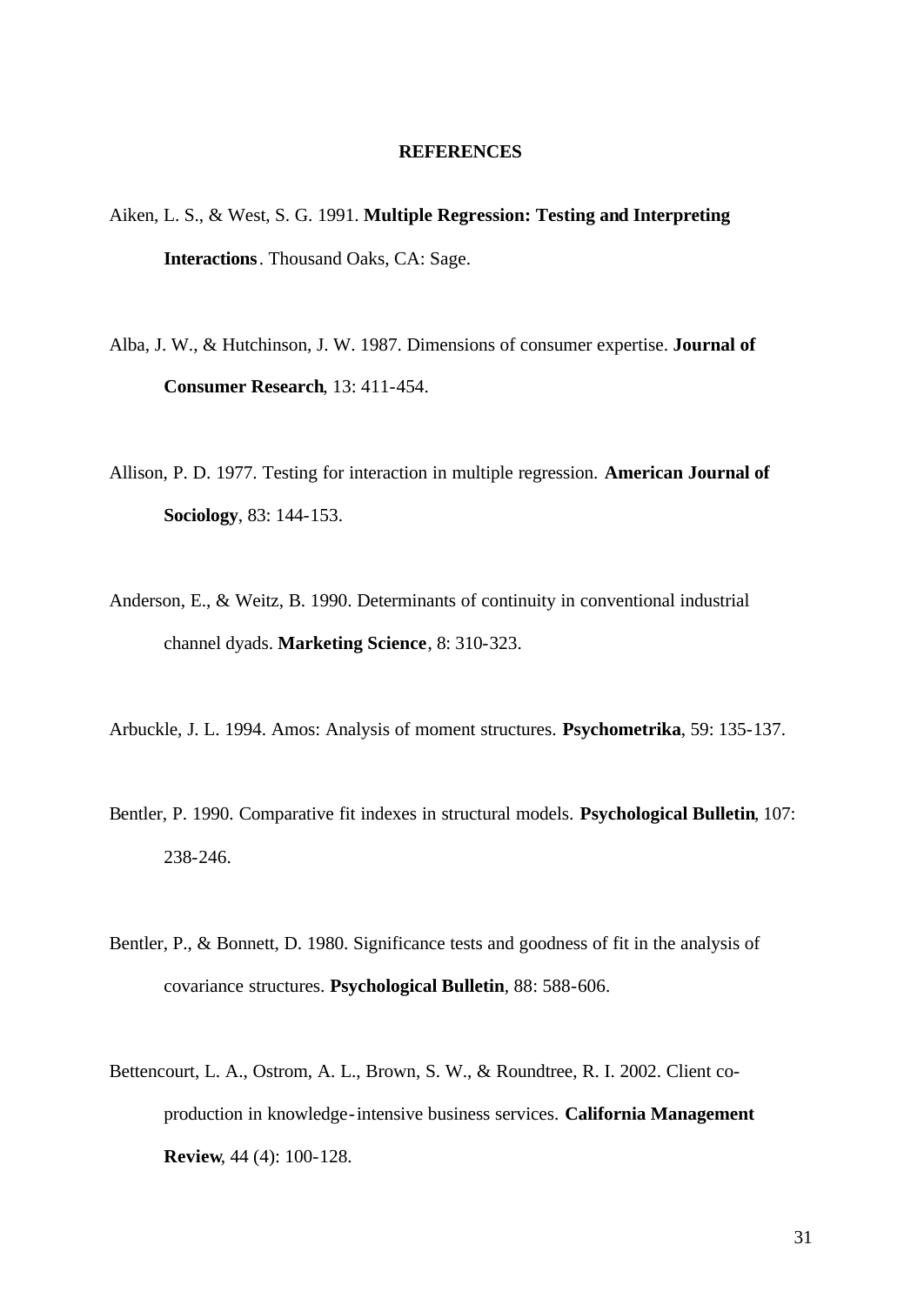Bettman, J., & Park, C. 1980. Effects of prior knowledge, exposure, and phase of the choice process on consumer decision processes: A protocol analysis. **Journal of Consumer Research**, 7: 234-248.

Bouty, I. 2000. Interpersonal and interaction influence on informal resource exchange between R&D researchers across organizational boundaries. **Academy of Management Journal**, 43: 50-65.

- Brucks, M. 1985. The effects of product class knowledge on information search behavior. **Journal of Consumer Research**, 12: 1-16.
- Burton, D. 2002. Consumer education and service quality: Conceptual issues and practical implications. **Journal of Services Marketing**, 16: 125-142.

Coleman, J. 1990. **Foundations of social theory**. Cambridge, MA: The Belknap Press.

- Crosby, L. A., Kenneth, E. R., & Cowles, D. 1990. Relationship quality in services selling: An interpersonal influence perspective. **Journal of Marketing**, 54: 68-81.
- Darby, M. R., & Karni, E. R. 1973. Free competition and optimal amount of fraud. **Journal of Law and Economics**, 16: 67-86.
- Dawar, N., & Vandenbosch, M. 2004. The seller's hidden advantage. **MIT Sloan Management Review**, 45: 83-88.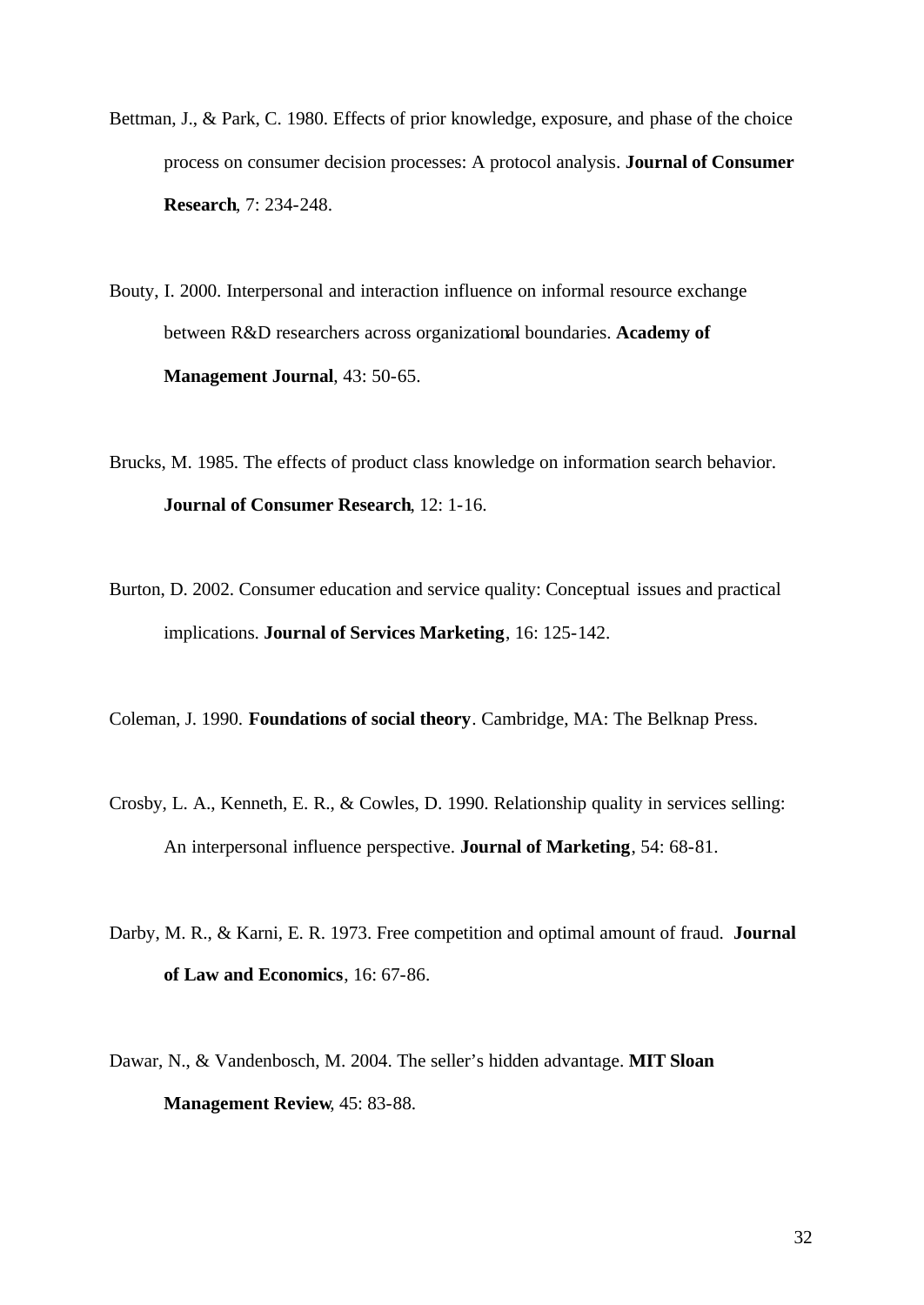Fornell, C., & Larcker, D. F. 1981. Evaluating structural equation models with unobservable variables and measurement error. **Journal of Marketing Research**, 18: 39-50.

Glen, P. 2002. Healing client relationships. **Consulting to Management**, 13: 4-7.

- Green, S., Akey, T., Fleming, K., Hershberger, S., & Marquis, J. 1997. Effect of the number of scale points on chi-square fit indices in confirmatory factor analysis. **Structural Equation Modeling**, 4: 108-120.
- Grönroos, C. 1983. **Strategic management and marketing in the service sector**. London: Chartwell- Bratt.
- Hartline, M. D., & Ferrell, O. C. 1996. The management of customer-contact service employees: An empirical investigation. **Journal of Marketing**, 60: 52-70.
- Joni, S. N. 2005. Trust and the third opinion. **Consulting to Management**, 16: 16-20.
- Kenis, P., & Knoke, D. 2002. How organizational field networks shape interorganizational tie-formation rates. **Academy of Management Review**, 27: 275-293.
- Lengnick-Hall, C. A. 1996. Customer contributions to quality: A different view of the customer-oriented firm. **Academy of Management Review**, 21: 791-824.
- Madhok, A. 1995. Opportunism and trust in joint venture relationships: An exploratory study and a model. **Scandinavian Journal of Management**, 11: 57-74.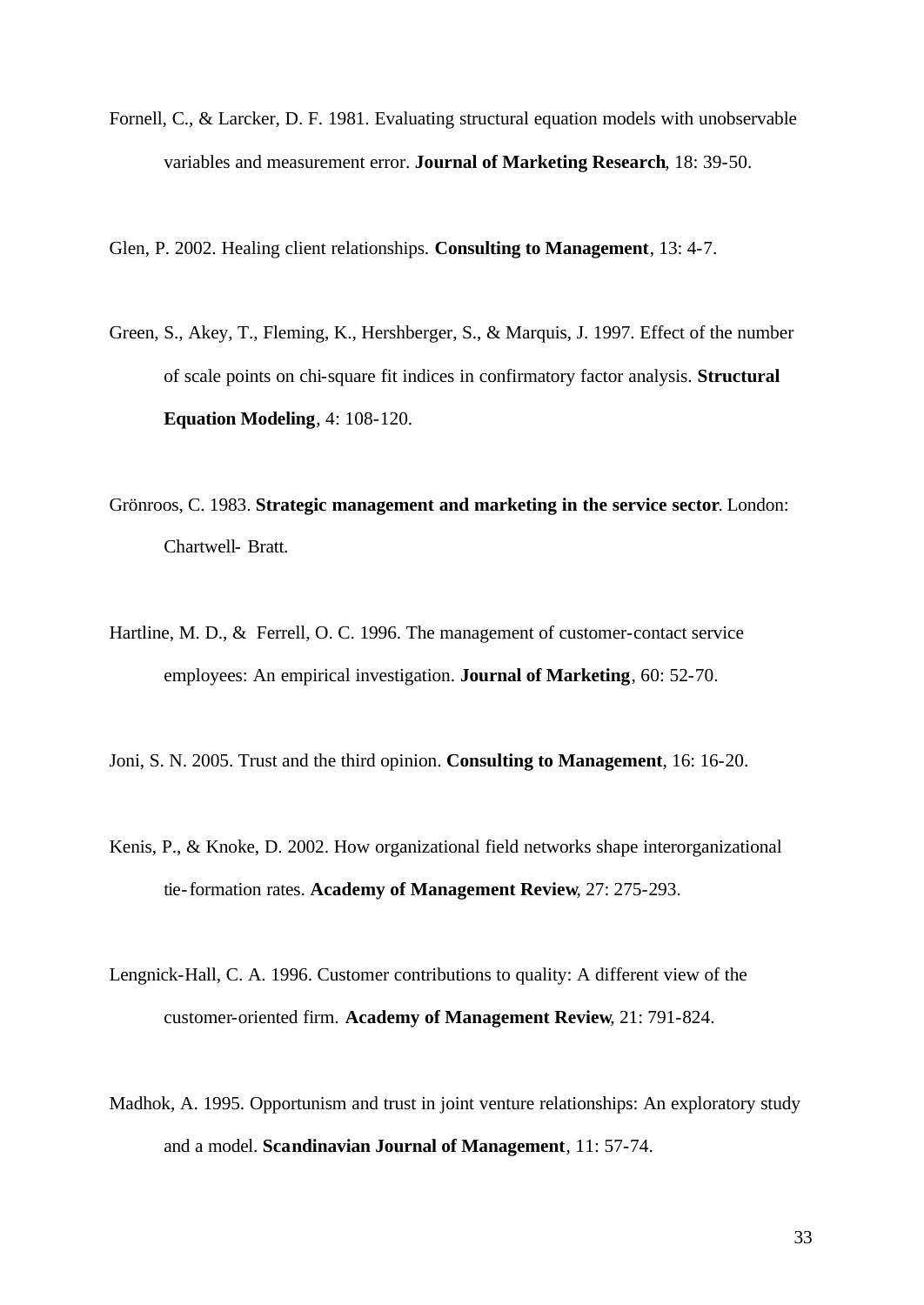May, M. 2004. From consultant to courtier. **Consulting to Management**, 15: 17-34.

- McFadyen, A. M., & Cennalla, A. A. 2004. Social capital and knowledge creation: Diminishing returns of the number and strength of exchange relationships. **Academy of Management Journal**, 47: 735-746.
- McKee, D. O., Varadarajan, P. R., & Pride, W. M. 1989. Strategic adaptability and firm performance: A market-contingent perspective. **Journal of Marketing**, 53: 21-35.
- Moorman, C., Deshpandé, R., & Zaltman, G. 1993. Factors affecting trust in market research relationships. **Journal of Marketing**, 57: 81-101.
- Moorthy, S., Ratchford, B. T., & Talukdar, D. 1997. Consumer information search revisited: Theory and empirical analysis. **Journal of Consumer Research**, 23: 263-277.
- Morgan, R. M., & Hunt, S. D. 1994. The commitment-trust theory of relationship marketing. **Journal of Marketing**, 58: 20-38.
- Nahapiet, J., & Ghoshal, S. 1998. Social capital, intellectual capital, and the organizational advantage. **Academy of Management Review**, 23: 242-266.
- Neter, J., Wasserman, W., & Kutner, M. H. 1985. **Applied linear statistical models: Regression, analysis of variance, and experimental design**. Homewood, IL: Richard Irwin.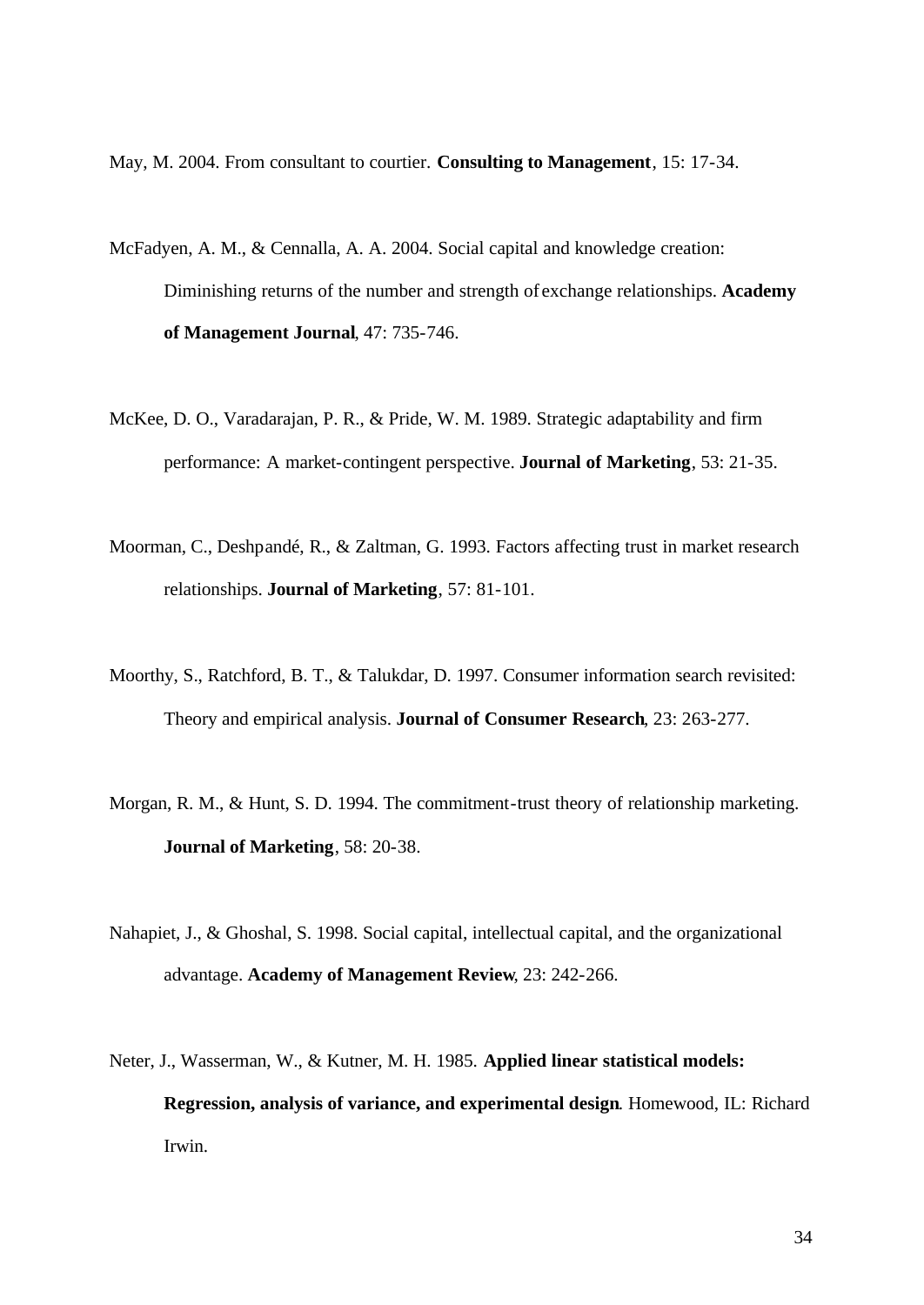- Pagano, B., & Pagano, E. 2004. Try transparency, gain in credibility. **Consulting to Management**, 15: 20-23.
- Park, W., & Lessig, P. 1981. Familiarity and its impact on consumer decision biases and heuristics. **Journal of Consumer Research**, 8: 223-230.
- Podsakoff, P. M., & Organ, D. W. 1986. Self-reports in organizational research: Problems and prospects. **Journal of Management**, 12: 531-544.
- Prahalad, C. K., & Ramaswamy, V. 2000. Co-opting customer competence. **Harvard Business Review**, 78: 79-87.
- Rao, A. R., & Monroe, K. B. 1988. The moderating effect of prior knowledge on cue utilization in product evaluations. **Journal of Consumer Research**, 15: 253-264.
- Schaffer, R. H. 2002. High-impact consulting. **Consulting to Management**, 13: 12-19.
- Schlenker, B., Helm, B., & Tedeschi, J. 1973. The effects of personality and situational variables on behavioral trust. **Journal of Personality and Social Psychology**, 25: 419-427.
- Shapiro, S. 1987. The social control of impersonal trust. **American Journal of Sociology**, 93: 623-658.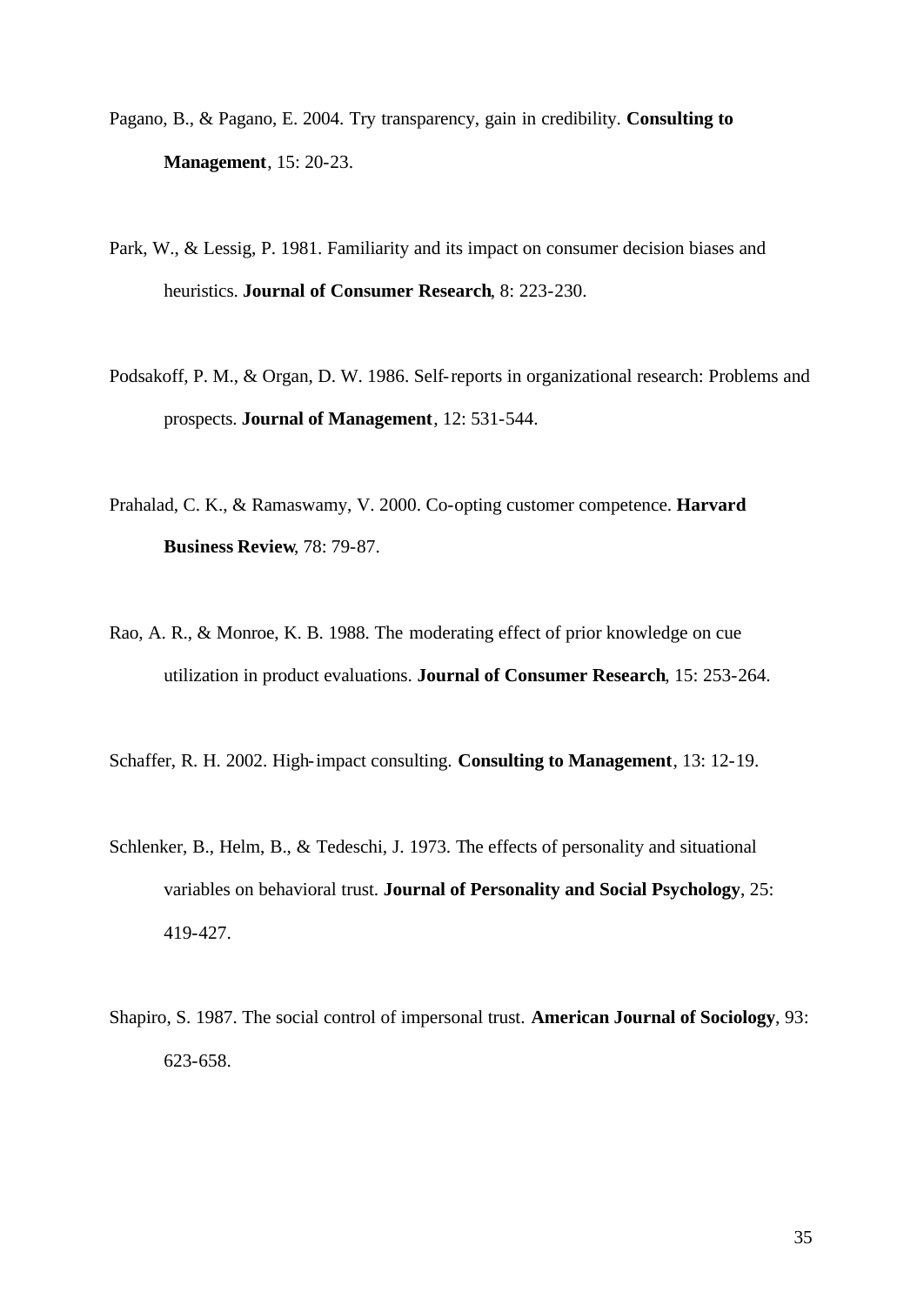- Sharma, N., & Patterson, P. G. 1999. The impact of communication effectiveness and service quality on relationship commitment in consumer, professional services. **The Journal of Services Marketing**, 13: 151-170.
- Sharma, N., & Patterson, P. G. 2000. Switching costs, alternative attractiveness and experience as moderators of relationship commitment in professional, consumer services. **International Journal of Service Industry Management**, 11: 470-490.
- Sheth, J., & Sobel, A. 2002. **Clients for life: Evolving from an expert-for-hire to an extraordinary adviser**. New York: Fireseide.
- Sirdeshmukh, D., Singh, J., & Sabol, B. 2002. Consumer trust, value, and loyalty in relational exchanges. **Journal of Marketing**, 66: 15-37.
- Söderlund, M. 2002. Customer familiarity and its effects on satisfaction and behavioral intentions. **Psychology & Marketing**, 19: 861-880.
- Swap, W. C., & Rubin, J. Z. 1983. Measurement of interpersonal orientation. **Journal of Personality and Social Psychology**, 44: 208-219.
- Taylor, V. A., & Miyazaki, A. D. 1995. Assessing actual service performance: Incongruities between expectation and evaluation criteria. **Advances in Consumer Research**, 22: 599-605.